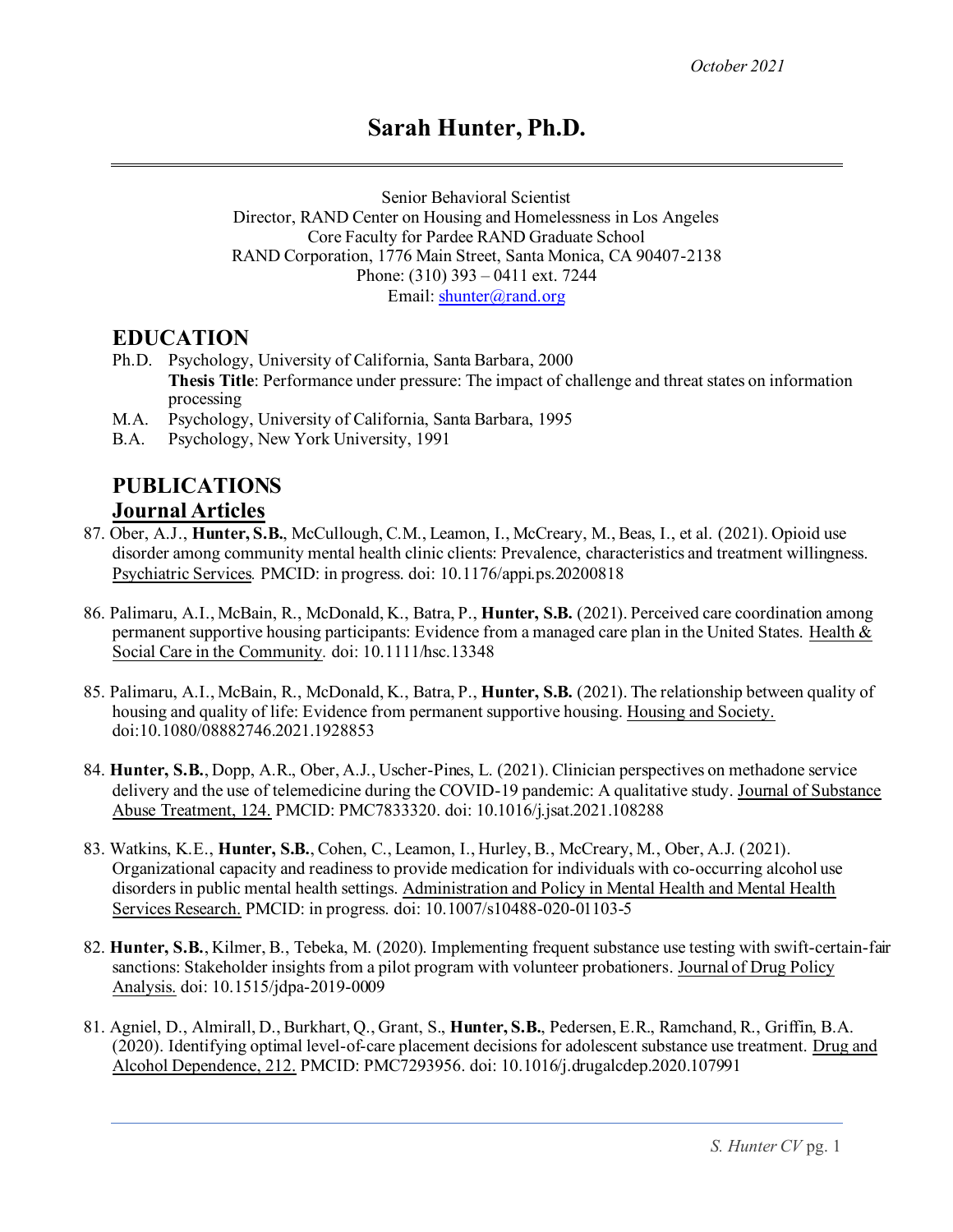- 80. **Hunter, S.B.**, Felician, M., Dopp, A.R., Godley, S.H., Pham, C., Bouskill, K., Slaughter, M., & Garner, B.R. (2020). What influences evidence-based treatment sustainment after implementation support ends? A mixed method study of the Adolescent Community Reinforcement Approach. Journal of Substance Abuse Treatment, 113. PMCID: PMC7202398. doi: 10.1016/j.jsat.2020.107999
- 79. Grant, S., **Hunter, S.B.**, Pedersen, E.R., & Griffin, B.A. (2020). Practical factors determining adolescent substance use treatment settings: Results from four online stakeholder panels. Journal of Substance Abuse Treatment, 109, 34-40. PMCID: in progress. doi: 10.1016/j.jsat.2019.11.007
- 78. Grant, S., Pedersen, E.R., **Hunter, S.B.**, Khodyakov, D., & Griffin, B.A. (2019). Prioritizing needs and outcomes for adolescent substance use treatment planning: An online modified-Delphi process. Journal of Addiction Medicine. PMCID: PMC7295669. doi[: 10.1097/ADM.0000000000000605](https://doi.org/10.1097/adm.0000000000000605)
- 77. Guerrero, E., Khachikian, T., Frimpong, J., Kong, Y., Howard, D., & **Hunter, S.** (2019). Drivers of continued implementation of cultural competence in substance use disorder treatment. Journal of Substance Abuse Treatment, 105, 5-11. PMCID: PMC7532800. doi: [10.1016/j.jsat.2019.07.009](https://doi.org/10.1016/j.jsat.2019.07.009)
- 76. Guerrero, E., Padwa, H., Serret, V., Rico, M., **Hunter, S.**, & Gelberg, L. (2019). Program capacity to deliver prevention services to children of adult clients receiving substance use disorder treatment. Journal of Primary Prevention, 40, 343-355. PMCID: PMC6602049 doi: 10.1007/s10935-019-00551-6
- 75. Setodji, C.M., Watkins, K.E., **Hunter, S.B.,** McCullough, C., Stein, B.D., & Osilla, K.C., Ober, A.J. (2018). Initiation and engagement as mechanisms for change caused by collaborative care in opioid and alcohol use disorders. Drug and Alcohol Dependence, 192, 67-73. PMCID: PMC6334843. doi: 10.1016/j.drugalcdep.2018.07.027
- 74. Watkins, K.E., Ober, A.J., McCullough, C., Setodji, C.M., Lamp, K., Lind, M., **Hunter, S.B.,** & Osilla, K.C. (2018). Predictors of treatment initiation for alcohol use disorders in primary care. Drug and Alcohol Dependence, 151, 56-62. PMCID: PMC6141324[. doi: 10.1016/j.drugalcdep.2018.06.021](https://doi.org/10.1016/j.drugalcdep.2018.06.021)
- 73. **Hunter, S.B.**, Ober, A.J., McCullough, C.M., Storholm, E.D., Iyiewuare, P.O., Pham, C., & Watkins, K.E. (2018). Sustaining alcohol and opioid use disorder treatment in primary care: A mixed methods study. Implementation Science, 13: 83. PMCID[: PMC6006923](https://www.ncbi.nlm.nih.gov/pmc/articles/PMC6006923/)[. doi: 10.1186/s13012-018-0777-y](https://doi.org/10.1186/s13012-018-0777-y)
- 72. Ober, A.J., Watkins, K.E., McCullough, C.M., Setodji, C., Osilla, K.C., **Hunter, S.B.** (2018). Patient predictors of substance use disorder treatment initiation in primary care. Journal of Substance Abuse Treatment, 90, 64-72. PMCID: PMC6336395. doi: 10.1016/j.jsat.2018.04.004
- 71. Kennedy, D.K., Osilla, K.C., **Hunter, S.B.**, Golinelli, D., Maksabedian, E. Tucker, J.S. (2018). Pilot test of a motivational interviewing social network intervention to reduce substance use among Housing First residents. Journal of Substance Abuse Treatment, 86, 36-44. PMCID: PMC5808606. doi: [10.1016/j.jsat.2017.12.005](https://doi.org/10.1016/j.jsat.2017.12.005)
- 70. Watkins, K.E., Ober, A.J., Lamp, K., Lind, M., Diamant, A., Osilla, K.C., Heinzerling, K., **Hunter, S.B.**, & Pincus, H.A. (2017). Implementing the chronic care model for opioid and alcohol use disorders in primary care. Progress in Community Health Partnerships: Research, Education, and Action*,* 11(4), 397-407. PMCID: PMC6124482. doi: 10.1353/cpr.2017.0047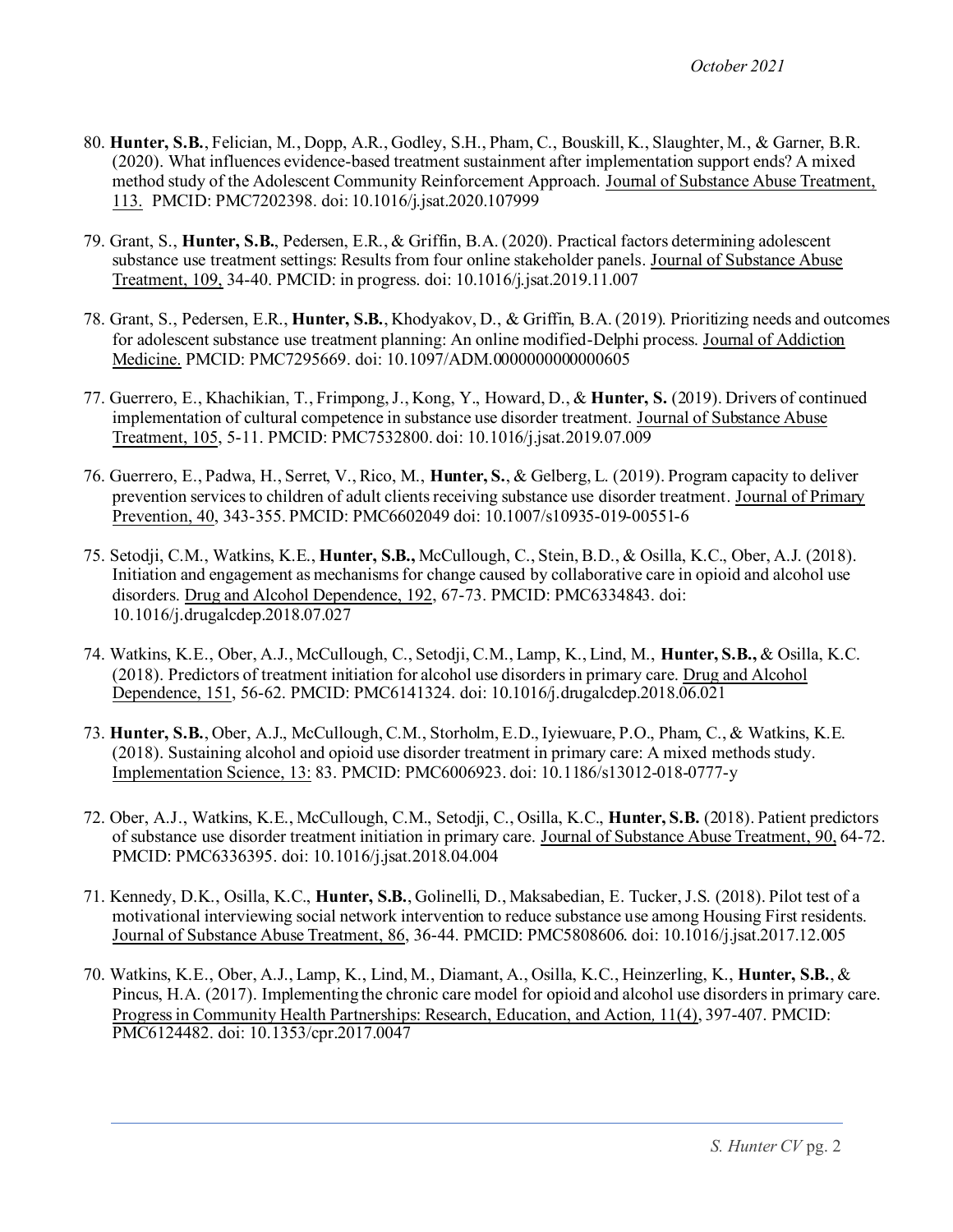- 69. Ober, A.J., Watkins, K.E., **Hunter, S.B.**, Ewing, B., Lamp, K., Lind, M., Becker, K., Heinzerling, K., Osilla, K.C., Diamant, A.D., & Setodji, C. (2017). Assessing and improving organizational readiness to implement substance use disorder treatment in primary care: Findings from the SUMMIT study. BMC Family Practice, 18:107. PMCID[: PMC5740845.](https://www.ncbi.nlm.nih.gov/pmc/articles/PMC5740845/) doi: 10.1186/s12875-017-0673-6
- 68. Grant, S., Agniel, D., Almirall, D., Burkhart, Q., **Hunter, S.B.**, McCaffrey, D.F., Pedersen, E.R., Ramchand, R., & Griffin, B.A. (2017). Developing adaptive interventions for adolescent substance use treatment settings: Protocol of an observational, mixed-methods project. Addiction Science & Clinical Practice, 12:35. PMCID: [PMC5735877](https://www.ncbi.nlm.nih.gov/pmc/articles/PMC5735877/). doi: 10.1186/s13722-017-0099-4
- 67. Huang, W., **Hunter, S.B.**, Ayer, L., Han, B., Slaughter, M. E., Garner, B. R. & Godley, S. H. (2017). Measuring sustainment of an evidence based treatment for adolescent substance use. Journal of Substance Abuse Treatment, 83, 55-61. PMCID: [PMC5728696](https://www.ncbi.nlm.nih.gov/pmc/articles/PMC5728696/). doi: 10.1016/j.jsat.2017.10.005
- 66. Storholm, E., Ober, A.J., **Hunter, S.B.**, Becker, K., Iyiewuare, P.O., Pham, C., & Watkins, K.E. (2017). Barriers to integrating the continuum of care for opioid and alcohol use disorders in primary care: A qualitative longitudinal study. Journal of Substance Abuse Treatment, 83, 45-54. PMCID: [PMC5728181](https://www.ncbi.nlm.nih.gov/pmc/articles/PMC5728181/). doi: 10.1016/j.jsat.2017.09.015
- 65. Garner, B.R., **Hunter, S.B.**, Slaughter, M.E., Han, B., & Godley, S.H. (2017). Factors associated with an evidence-based measure of implementation for the Adolescent Community Reinforcement Approach. Drug and Alcohol Dependence, 180, 144-150. PMCID: PMC6757189. doi: 10.1016/j.drugalcdep.2017.08.011
- 64. **Hunter, S.B.**, Rutter, C., Ober, A.J., & Booth, M. (2017). Building capacity for continuous quality improvement (CQI): A pilot study. Journal of Substance Abuse Treatment, 81, 44-52. PMCID: PMC5599160. doi: 10.1016/j.jsat.2017.07.014
- 63. Watkins, K.E., Ober, A.J., Lamp, K., Lind, M., Setodji, C.M., Osilla, K.C., **Hunter, S.B.**, McCullough, C.M., Becker, K., Iyiewuare, P.O., Diamant, A., Heinzerling, K., & Pincus, H.A. (2017). Collaborative care for opioid and alcohol use disorders in primary care: The SUMMIT randomized clinical trial. JAMA Internal Medicine, 8, 4. PMCID[: PMC5710213.](https://www.ncbi.nlm.nih.gov/pmc/articles/PMC5710213/) doi:10.1001/jamainternmed.2017.3947
- 62. **Hunter, S.B.**, Han, B., Slaughter, M.E., Godley, S.H., & Garner, B.R. (2017). Predicting evidence based treatment sustainment: Results from a longitudinal study of the Adolescent Community Reinforcement Approach. Implementation Science, 12, 75. PMCID: PMC5470280. doi: 10.1186/s13012-017-0606-8
- 61. Hunt, P., **Hunter, S.B.**, & Levan, D. (2017). Continuous quality improvement in substance abuse treatment facilities: How much does it cost? Journal of Substance Abuse Treatment, 77, 133-140. PMCID: PMC5599160. doi: 10.1016/j.jsat.2017.02.001
- 60. Kulesza, M., **Hunter, S.B.**, Shearer, A.L. & Booth, M. (2017). Relationship between provider stigma and predictors of staff turnover among addiction treatment providers. Alcoholism Treatment Quarterly, 35(1), 63-70. PMCID: PMC5675578. doi: 10.1080/07347324.2016.1256716
- 59. Osilla, K.C., Kennedy, D.P., **Hunter, S.B.**, & Maksabedian, E. (2016). Feasibility of a computer-assisted social network motivational interviewing intervention for substance use and HIV risk behaviors for Housing First residents. Addiction Science & Clinical Practice, 11(14), 1-11. PMCID[: PMC5015231](https://www.ncbi.nlm.nih.gov/pmc/articles/PMC5015231/). doi:10.1186/s13722-016-0061-x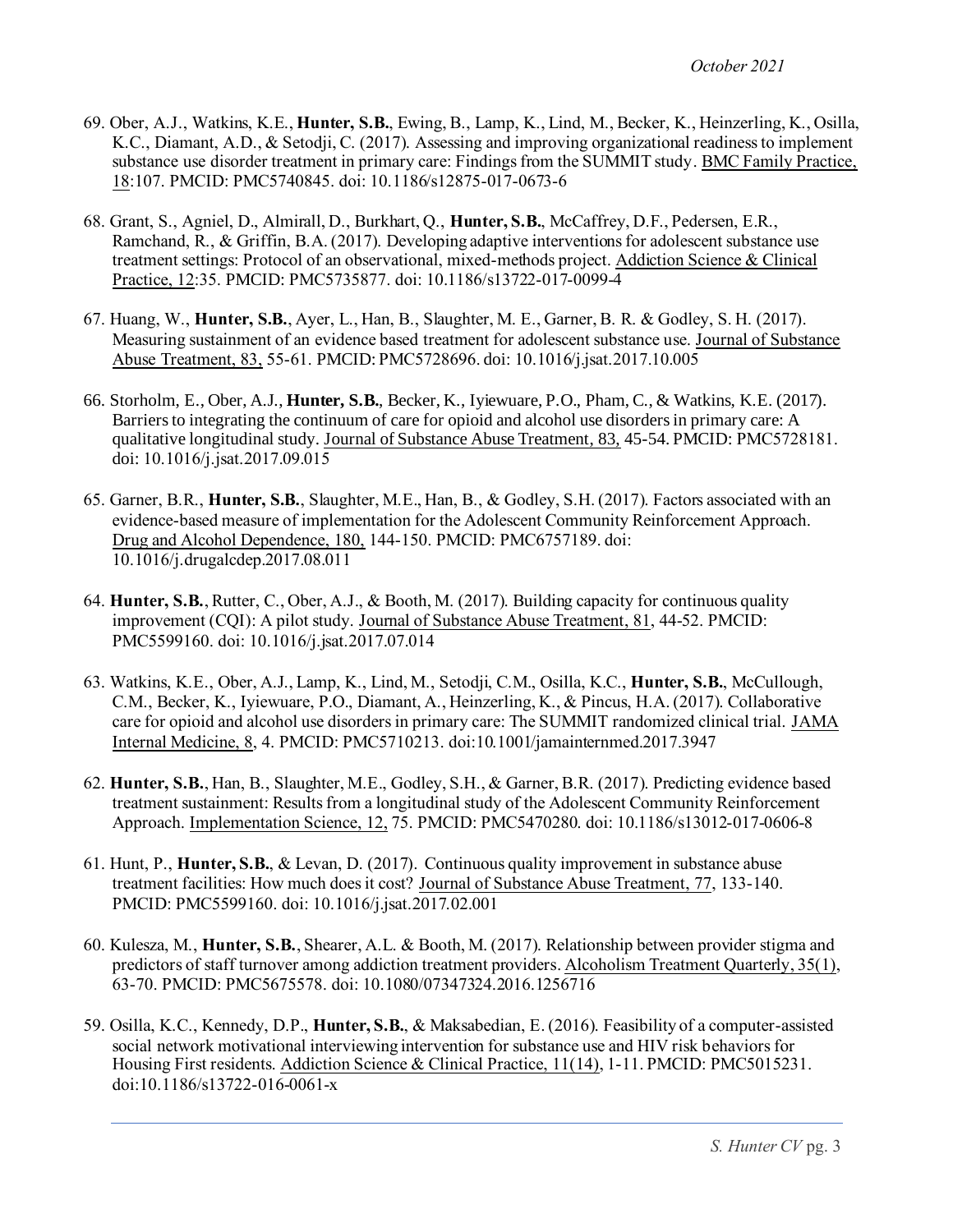- 58. Garner, B.R., **Hunter, S.B.**, Funk, R.R., Griffin, B.A., & Godley, S.H. (2016). Toward evidence-based measures of implementation: Examining the relationship between implementation outcomes and client outcomes. Journal of Substance Abuse Treatment, 67, 15-21. PMCID[: PMC5033242](https://www.ncbi.nlm.nih.gov/pmc/articles/PMC5033242/). doi: 10.1016/j.jsat2016.04.006
- 57. Blanchard, J., **Hunter, S.B.**, Osilla, K.C., Stewart, W., Walters, J., & Pacula, R.L. (2016). Systematic review of the prevention and treatment of prescription drug misuse. Military Medicine, 181(5), 410-23. doi: 10.7205/MILMED-D-15-00009
- 56. Kennedy D., Osilla K.C., **Hunter S.B**., Maksabedian E., Tucker J. (2016). Developing an MI-based computer-assisted social network intervention for substance use and HIV risk behaviors among Housing First residents. Alcoholism: Clinical and Experimental Research, 40 (Supplement S1).
- 55. Kennedy, D.P., **Hunter, S.B.**, Osilla, K.C., Maksabedian, E., Golinelli, D., & Tucker, J.S. (2016). A computer-assisted motivational social network intervention to reduce alcohol, drug and HIV risk behaviors among Housing First residents: A study protocol. Addiction Science and Clinical Practice, 11: 4. PMCID[: PMC4791809.](https://www.ncbi.nlm.nih.gov/pmc/articles/PMC4791809/) doi: 10.1186/s13722-016-0052-y
- 54. Paddock, S.M., Leininger, T.J., & **Hunter, S.B.** (2016). Bayesian restricted spatial regression for examining session features and patient outcomes in open-enrollment group therapy studies. Statistics in Medicine, 35(1), 97-114. PMCID: PMC4715474. doi: 10.1002/sim.6616
- 53. **Hunter, S.B.**, Schwartz, R.P., & Friedmann, P.D. (2016). Introduction to the special issue on the studies on the implementation of integrated models of alcohol, tobacco, and/or drug use interventions and medical care. Journal of Substance Abuse Treatment, 60, 1-5. PMCID: PMC 4744644. doi: 10.1016/j.jsat.2015.10.001
- 52. **Hunter, S.B.**, Han, B., Slaughter, M.E., Godley, S.H., & Garner, B.R. (2015). Associations between implementation characteristics and evidence-based practice sustainment: A study of the Adolescent Community Reinforcement Approach. Implementation Science, 10(1), 173. PMCID: PMC4690218. doi: 10.1186/s13012-015-0364-4
- 51. Houck, J.M., **Hunter, S.B.**, Benson, J.G., Cochrum, L.L., Rowell, L.N., & D'Amico, E.J. (2015). Temporal variation in facilitator and client behavior during group motivational interviewing sessions. Psychology of Addictive Behaviors, 29(4), 941-9.PMCID: PMC4701607. doi: 10.1037/adb0000107
- 50. Osilla, K.C., Miles, J.N.V., **Hunter, S.B.**, & D'Amico, E.J. (2015). The longitudinal relationship between employment and substance use among at-risk adolescents. Journal of Child and Adolescent Behavior 3(3), 1-5. PMCID: PMC4593323. doi:10.4172/2375-4494.1000202
- 49. Pedersen, E.R., Miles, J.N.V., Osilla, K.C., Ewing, B.A., **Hunter, S.B.**, & D'Amico, E.J. (2015). The effects of mental health symptoms and marijuana expectancies on marijuana use and consequences among at-risk adolescents. Journal of Drug Issues, 45(2), 151-165. PMCID: PMC4428682. doi:10.1177/0022042614559843
- 48. Ober, A.J., Watkins, K.E., **Hunter, S.B.**, Lamp, K., Lind, M. & Setodji, C.M. (2015). An organizational readiness intervention and randomized controlled trial to test strategies for implementing substance use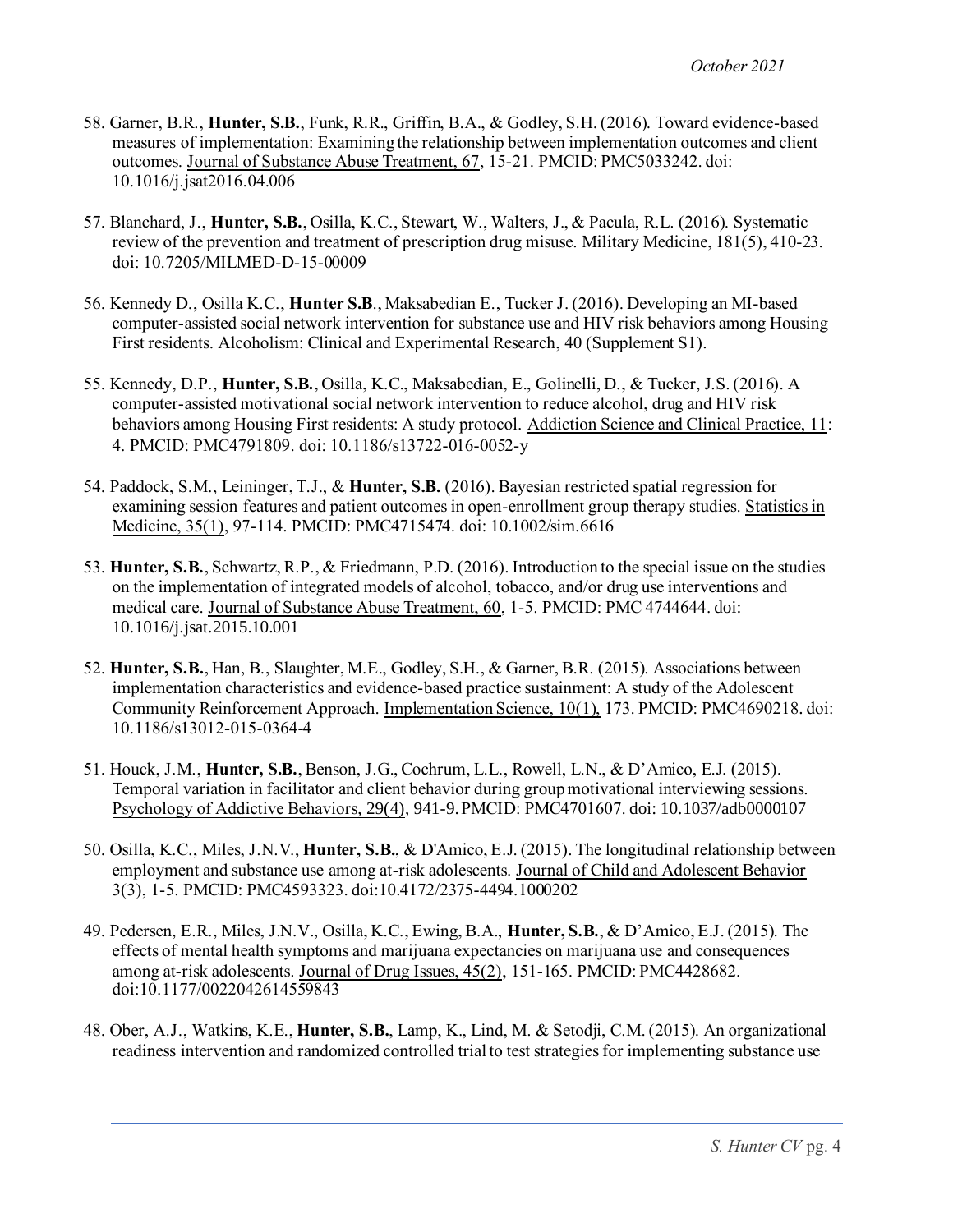disorder treatment into primary care: SUMMIT study protocol. Implementation Science, 10(1), 66. PMCID: PMC4432875. doi:10.1186/s13012-015-0256-7

- 47. D'Amico, E.J., Houck, J.M., **Hunter, S.B.**, Miles, J.N.V., Osilla, K.C., & Ewing, B.A. (2015). Group motivational interviewing for adolescents: Change talk and alcohol and drug outcomes. Journal of Consulting and Clinical Psychology, 83(1), 68-80. PMCID: PMC4324015. doi:10.1037/a0038155
- 46. Ewing, B.A., Osilla, K.C., Pedersen, E. R., **Hunter, S.B.**, Miles, J.N.V., & D'Amico, E.J. (2015). Longitudinal family effects on substance use among an at-risk adolescent sample. Addictive Behaviors, 41, 185-191. PMCID: PMC4314308. doi:10.1016/j.addbeh.2014.10.017
- 45. Ramchand, R., Griffin, B.A., **Hunter, S.B.**, Suttorp, M.B., & McCaffrey, D. (2015). Provision of mental health services as a quality indicator for adolescent substance use treatment facilities. Psychiatric Services, 66(1), 41-48. PMCID: PMC4388191. doi:10.1176/appi.ps.201300517
- 44. **Hunter, S.B.**, Ayer, L., Han, B., Garner, B.R., & Godley, S.H. (2014). Examining the sustainment of the Adolescent-Community Reinforcement Approach in community addiction treatment settings: Protocol for a longitudinal mixed method study. Implementation Science, 9(1), 104. PMCID: PMC4243817. doi:10.1186/s13012-014-0104-1
- 43. **Hunter, S.B.**, Miles, J.N.V., Pedersen, E. R., Ewing, B.A., & D'Amico, E.J. (2014). Temporal associations between substance use and delinquency among youth with a first time offense. Addictive Behaviors, 39(6), 1081-1086. PMCID: PMC4023540. doi:10.1016/j.addbeh.2014.03.002
- 42. Paddock, S.M., **Hunter, S.B.**, & Leininger, T.J. (2014). Does group cognitive behavioral therapy module type moderate depression symptom changes in substance abuse treatment clients? Journal of Substance Abuse Treatment, 47(1), 78-85. PMCID: PMC4011957. doi:10.1016/j.jsat.2014.02.005
- 41. **Hunter, S.B.**, Ober, A.J., Paddock, S.M., Hunt, P., & Levan, D. (2014). Continuous quality improvement (CQI) in addiction treatment settings: Design and intervention protocol of a group randomized pilot study. Addiction Science and Clinical Practice, 9(4), 1-11. PMCID: PMC3906762. doi:10.1186/1940-0640-9-4
- 40. Riper, H., Andersson, G., **Hunter, S.B.**, de Wit, J., Berking, M., & Cuijpers, P. (2014). Treatment of comorbid alcohol use disorders and depression with cognitive-behavioural therapy and motivational interviewing: A meta-analysis. Addiction, 109(3), 394-406. PMCID: PMC4227588. doi:10.1111/add.12441
- 39. Watkins, K.E., Cuellar, A.E., Hepner, K.A., **Hunter, S.B.**, Paddock, S.M., Ewing, B.A., & de la Cruz, E. (2014). The cost-effectiveness of depression treatment for co-occurring disorders: A clinical trial. Journal of Substance Abuse Treatment, 46(2), 128-133. PMCID: PMC3840153. doi:10.1016/j.jsat.2013.08.006
- 38. **Hunter, S.B.**, Griffin, B. A., Booth, M. A., Ramchand, R., & McCaffrey, D. (2014). Assessing the generalizability of the CSAT-sponsored GAIN dataset: Are the CSAT sites representative of adolescent treatment programs in the U.S.? Journal of Substance Abuse Treatment, 46(2), 238-243. PMCID: PMC3840103. doi:10.106/j.jsat.2013.07.011
- 37. D'Amico, E.J., **Hunter, S.B.**, Miles, J.N.V., Ewing, B.A., & Osilla, K.C. (2013). A randomized controlled trial of a group motivational interviewing intervention for adolescents with a first time alcohol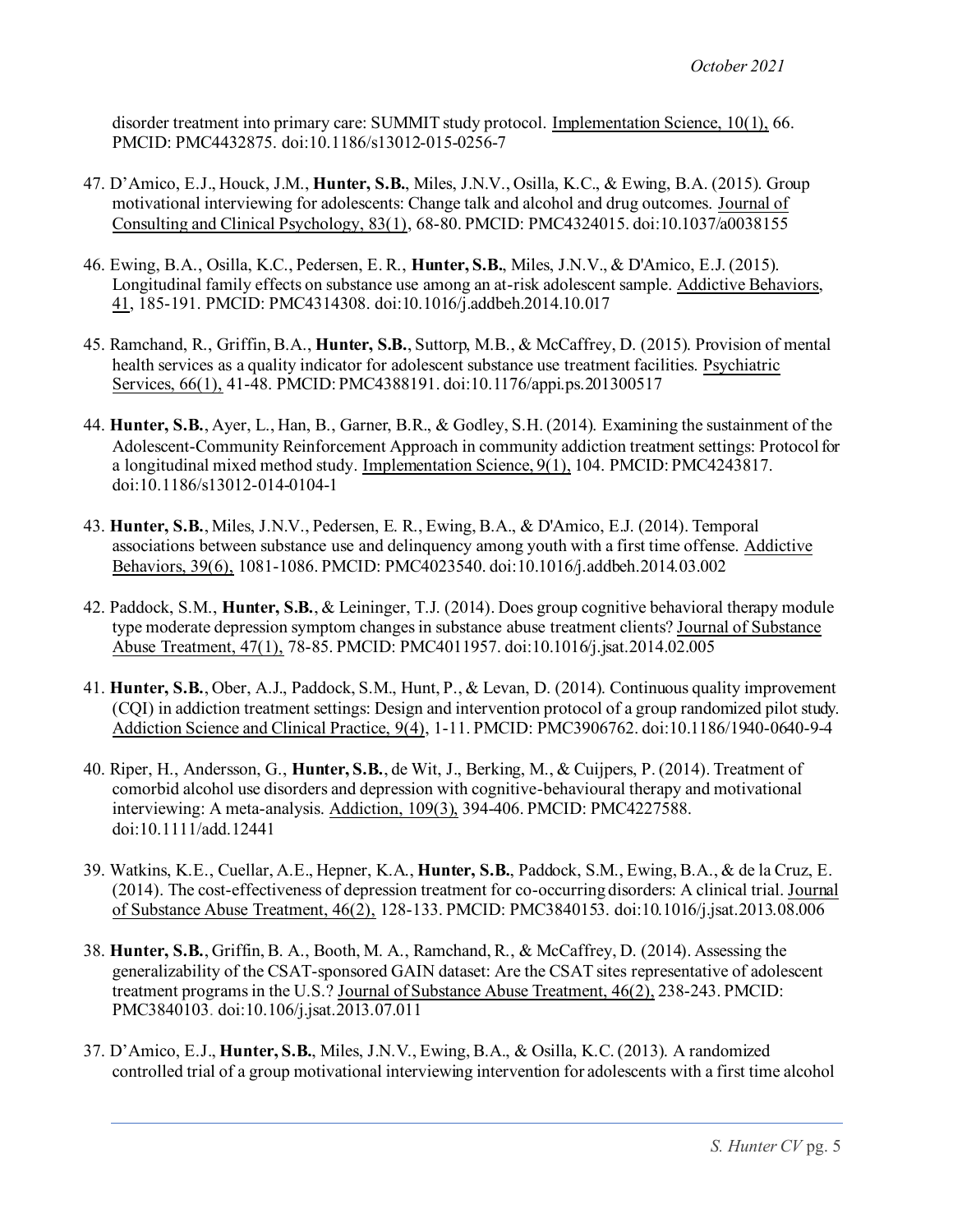or drug offense. Journal of Substance Abuse Treatment, 45(5), 400-408. PMCID: PMC3826597. doi:10.1016/j.jsat.2013.06.005

- 36. Pedersen, E.R., Miles, J.N.V., **Hunter, S.B.**, Osilla, K.C., Ewing, B.A., & D'Amico, E.J. (2013). Perceived norms moderate the association between mental health symptoms and drinking outcomes among at-risk adolescents. Journal of Studies on Alcohol and Drugs, 74(5), 736-745. PMCID: PMC3749317
- 35. Chinman, M., Acosta, J., Ebener, P., Burkhart, Q., Clifford, M., Corsello, M., Duffy, T., **Hunter, S.B.**, Jones, M., Lahti, M., Malone, P., Paddock, S., Phillips, A., Savell, S., Scales, P., & Tellett-Royce, N. (2013). Intervening with practitioners to improve the quality of prevention: One-year findings from a randomized trial of Assets-Getting To Outcomes. Journal of Primary Prevention, 34(3), 173-191. PMCID: PMC3703481. doi:10.1007/s10935-013-0302-7
- 34. Osilla, K.C., **Hunter, S.B.**, Ewing, B.A., Ramchand, R., Miles, J.N.V., & D'Amico, E.J. (2013). The effects of employment among adolescents at-risk for future substance use. Addictive Behaviors, 38(3), 1616-1619. PMCID: PMC3558640. doi:10.1016/j.addbeh.2012.09.012
- 33. Woo, S.M., Hepner, K.A., Gilbert, E.A., Osilla, K.C., **Hunter, S.B.**, Muñoz, R.F., & Watkins, K.E. (2013). Training addiction counselors to implement an evidence-based intervention: Strategies for increasing organizational and provider acceptance. Cognitive and Behavioral Practice, 20(2), 232-244. PMCID: PMC3666576. doi:10.1016/j.cbpra.2012.03.004
- 32. **Hunter, S.B.**, Paddock, S. M., Zhou, A., Watkins, K. E., & Hepner, K.A. (2013). Do client attributes moderate the effectiveness of a group cognitive behavioral therapy for depression in addiction treatment? Journal of Behavioral Health Services and Research, 40(1), 57-70. PMCID: PMC3729474. doi:10.1007/s11414-012-9289-8
- 31. Griffin, B.A., Ramchand, R., McCaffrey, D., **Hunter, S.B.**, & Suttorp, M. J. (2012). Assessing the sensitivity of treatment effect estimates to differential follow-up rates: Implications for translational research. Health Services and Outcomes Research Methodology, 12(2-3), 84-103. PMCID: PMC3433078. doi:10.1007/s10742-012-0089-7
- 30. Chinman, M., Acosta, J., Ebener, P., Burkhart, Q., Clifford, M., Corsello, M., Duffy, T., **Hunter, S.B.**, Jones, M., Lahti, M., Malone, P., Paddock, S., Phillips, A., Savell, S., Scales, P., & Tellett-Royce, N. (2012). Establishing and evaluating the key functions of an Interactive Systems Framework based on Assets-Getting To Outcomes. American Journal of Community Psychology, 50, 295-310. PMCID: PMC3399058. doi:10.1007/s10464-012-9504-z
- 29. Chinman, M., **Hunter, S.B.**, & Ebener, P. (2012). Employing continuous quality improvement in community-based substance abuse programs. International Journal of Health Care Quality Assurance, 25(7), 606-617. doi:10.1108/09526861211261208
- 28. D'Amico, E.J., Osilla, K.C., Miles, J.N.V., Ewing, B.A., Sullivan, K., Katz, K., & **Hunter, S.B.** (2012). Assessing motivational interviewing integrity for group interventions with adolescents. Psychology of Addictive Behaviors, 26(4), 994-1000. PMCID: PMC3540190. doi:10.1037/a0027987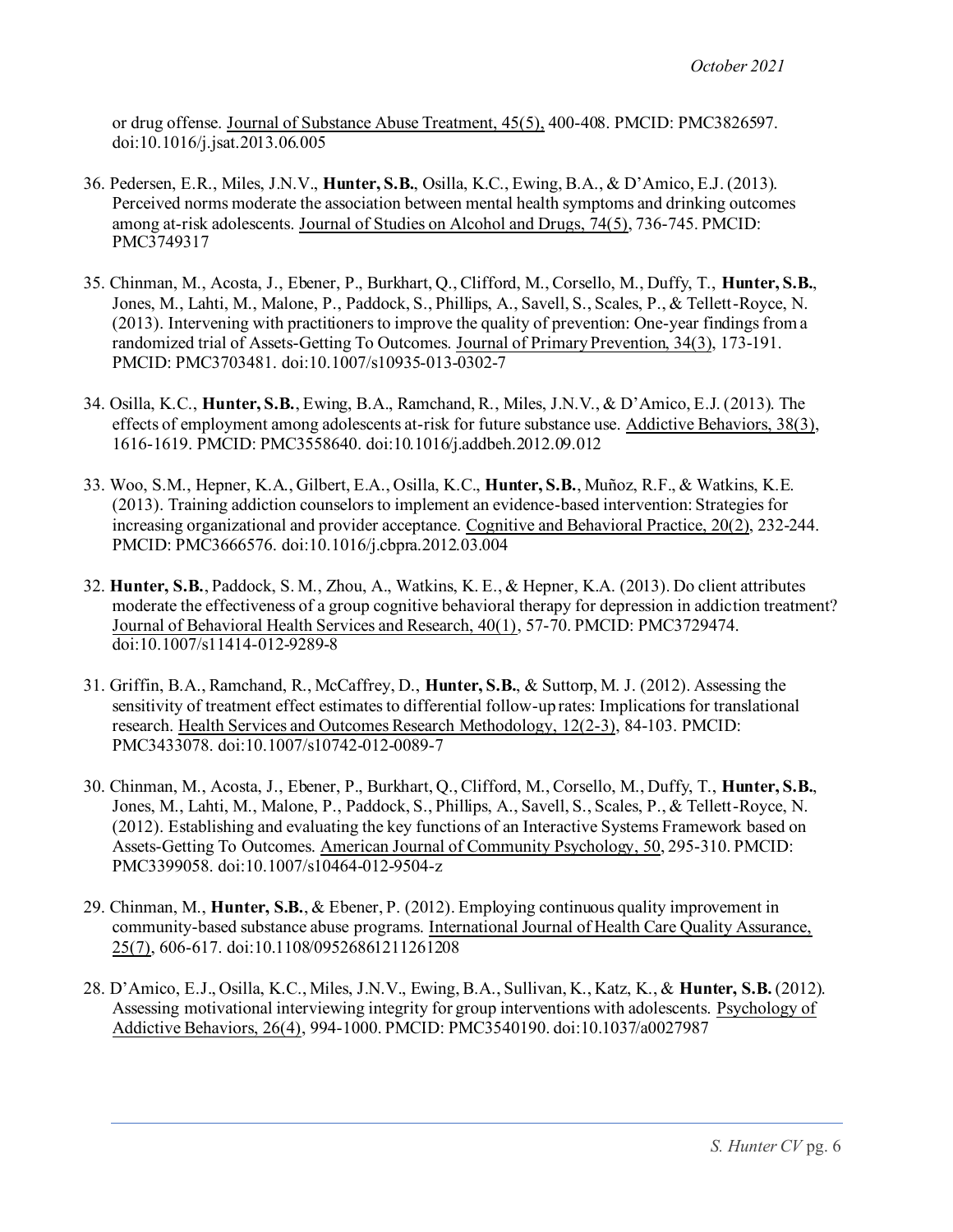- 27. **Hunter, S.B.**, Witkiewitz, K., Watkins, K.E., Paddock, S.M., & Hepner, K.A. (2012). The moderating effects of group cognitive behavioral therapy for depression among substance users. Psychology of Addictive Behaviors, 26(4), 906-916. PMCID: PMC3416919. do[i:10.1037/a0028158](http://psycnet.apa.org/doi/10.1037/a0028158)
- 26. **Hunter, S.B.**, Watkins, K.E., Hepner, K.A., Paddock, S.M., Munjas, B., Osilla, K.C., & Perry, S. (2012). Treating depression and substance use: A randomized controlled trial. Journal of Substance Abuse Treatment, 43, 137-151. PMCID: PMC3345298. doi:10.1016/j.jsat.2011.12.004
- 25. **Hunter, S.B.**, Ramchand, R., Griffin, B. A., Suttorp, M. J., McCaffrey, D., & Morral, A. (2012). The effectiveness of community-based delivery of an evidence-based treatment for adolescent substance use. Journal of Substance Abuse Treatment, 43, 211-220. PMCID: PMC3319520. doi:10.1016/j.jsat.2011.11.003
- 24. Watkins, K.E., **Hunter, S.B.**, Hepner, K.A., Paddock, S.M., Zhou, A., & dela Cruz, E. (2012). Group cognitive behavioral therapy for clients with major depression in residential substance abuse treatment. Psychiatric Services, 63(6), 608-611. PMCID: PMC3680631. doi:10.1176/appi.ps.201100201
- 23. Hepner, K.A., **Hunter, S.B.**, Paddock, S.M., Zhou, A.J., & Watkins, K. (2011). Training addiction counselors to implement CBT for depression. Administration and Policy in Mental Health and Mental Health Services Research, 38, 313-323. PMCID: PMC3123717. doi:10.1007/s10488-011-0359-7.
- 22. Watkins, K.E., **Hunter, S.B.**, Hepner, K.A., Paddock, S., De La Cruz, E., Zhou, A., & Gilmore, J. (2011). An effectiveness trial of group cognitive behavioral therapy for patients with persistent depressive symptoms in substance abuse treatment. Archives of General Psychiatry, 68(6), 577-584. PMCID: PMC3230556. doi:10.1001/archgenpsychiatry.2011.53
- 21. Paddock, S.M., **Hunter, S.B.**, Watkins, K.E., & McCaffrey, D.F. (2011). Analysis of rolling group therapy data using conditionally autoregressive priors. Annals of Applied Statistics, 5(2A), 605-627. PMCID: PMC3158618 doi:10.1214/10-AOAS434.
- 20. D'Amico, E.J., Osilla, K.C. & **Hunter, S.B.** (2010). Developing a group motivational interviewing intervention for first-time adolescent offenders at-risk for an alcohol or drug use disorder. Alcoholism Treatment Quarterly, 28(4), 417-436. PMCID: PMC2991057. doi:10.1080/07347324.2010.511076
- 19. Hepner, K.A., **Hunter, S.B.**, Edelen, M.O., Zhou, A.J., & Watkins, K. (2009). A comparison of two depressive symptomology measures in residential substance abuse treatment clients. Journal of Substance Abuse Treatment, 37, 318-325. PMCID: PMC2762442. doi:10.1016/j.jsat.2009.03.005
- 18. **Hunter, S.B.**, Chinman, M. Ebener, P., Imm, P., Wandersman, A., & Ryan, G. (2009). Technical assistance as a prevention capacity-building tool: A demonstration using the Getting To Outcomes framework. Health Education and Behavior, 36(5), 810-828. doi:10.1177/1090198108329999
- 17. **Hunter, S.B.**, Paddock, S.M., Ebener, P., Burkhart, A.K., & Chinman, M. (2009). Promoting evidencebased practices: The adoption of a prevention support system in community settings. Journal of Community Psychology, 37(5), 579-593. doi:10.1002/Jcop.20316
- 16. Chinman, M., **Hunter, S.B.**, Ebener, P., Paddock, S.M., Stillman, L., Imm, P., & Wandersman, A. (2008). The Getting to Outcomes demonstration and evaluation: An illustration of the prevention support system.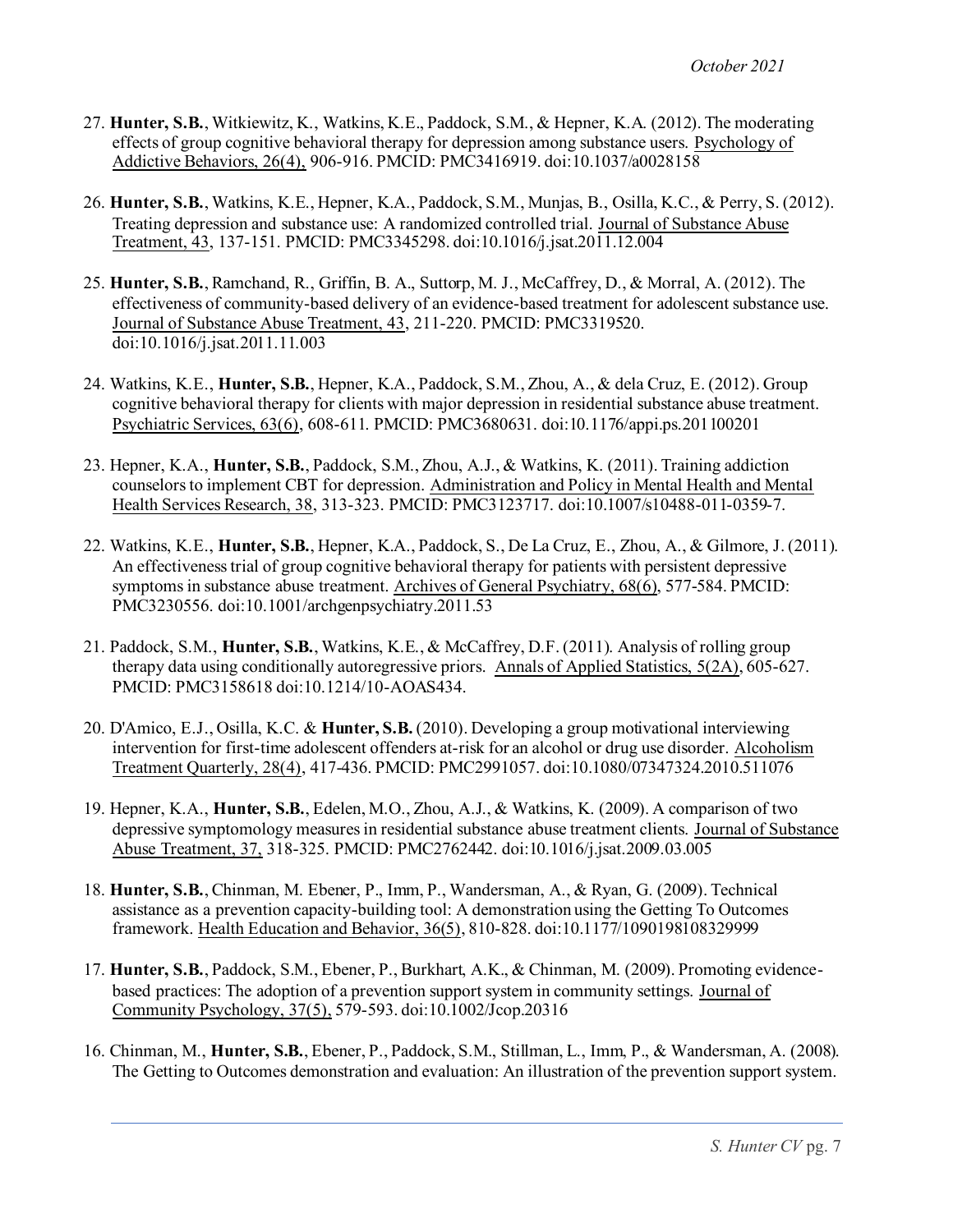American Journal of Community Psychology, 41, 206-224. PMCID: PMC2964843. doi:10.1007/s10464-008-9163-2.

- 15. Mendes, W.B., Blascovich, J., **Hunter, S.B.**, Lickel, B., & Jost, J.T. (2007). Threatened by the unexpected: Physiological responses during social interactions with expectancy-violating partners. Journal of Personality and Social Psychology, 92(4), 698-716. doi:10.1037/0022-3514.92.4.698.
- 14. **Hunter, S.B.**, Wong, E., Beighley, C.M., & Morral, A.R. (2006). Acculturation and driving under the influence: A study of repeat offenders. Journal of Studies on Alcohol, 67(3), 458-464. doi:10.1037/0022-3514.92.4.698.
- 13. Kim, J.L., Collins, R.L., Kanouse, D.L., Elliott, M.N., Berry, S.H., **Hunter, S.B.**, Miu, A., & Kunkel, D. (2006). Sexual readiness, household policies, and other predictors of adolescents' exposure to sexual content in mainstream entertainment television. Media Psychology, 8(4), 449-471.
- 12. Wenzel, S.L., Ebener, P., **Hunter, S.B.**, Watkins, K.E., & Gilmore, J.M. (2005). Research-practice partners assess their first joint project. NIDA Science and Practice Perspectives, December 2005, 38-45.
- 11. Watkins, K.E., **Hunter, S.B.**, Burnam, M.A., Pincus, H.A., & Nicholson, G. (2005). Review of treatment recommendations for co-occurring affective or anxiety and substance use disorders. Psychiatric Services, 56(8), 913-926. doi:10.1176/appi.ps.56.8.913.
- 10. Chinman M., Hannah G., Wandersman A., Ebener P., **Hunter S.B.,** Imm P., & Sheldon J. (2005). Developing a community science research agenda for building community capacity for effective preventive interventions. American Journal of Community Psychology, 35(3/4), 143-157. doi:10.1007/s10464-005-3390-6
- 9. **Hunter, S.B.**, Watkins, K.E., Wenzel, S., Gilmore, J., Sheehe, J., & Griffin, B. (2005). Training substance abuse treatment staff to care for co-occurring disorders. Journal of Substance Abuse Treatment, 28(3), 239-245.
- 8. Chinman, M., Early, D., Ebener, P., **Hunter, S.B.**, Imm, P., Jenkins, P., Sheldon, J., & Wandersman, A. (2004). Getting to outcomes: A community-based participatory approach to preventive interventions. The Journal of Interprofessional Care, 18(4), 441-443.
- 7. Watkins, K.E., **Hunter, S.B.**, Wenzel, S., Tu, W., Paddock, S., Griffin, A., & Ebener, P. (2004). Prevalence and characteristics of clients with co-occurring disorders in outpatient substance abuse treatment. American Journal of Alcohol and Drug Abuse, 30(4), 749-764. doi:10.1081/Ada-200037538
- 6. Collins, R., Elliott, M., Berry, S., Kanouse, D., **Hunter, S.B.**, & Miu, A. (2004). Watching sex on TV affects adolescent initiation of sexual behavior. Pediatrics, 114(3), e280-e289.
- 5. Collins, R., Elliott, M., Berry, S., Kanouse, D., & **Hunter, S.B.** (2003). Entertainment television as a healthy sex-educator: Condom-efficacy in an episode of friends. Pediatrics, 112(5), 1115-1121. doi:10.1542/peds.112.5.1115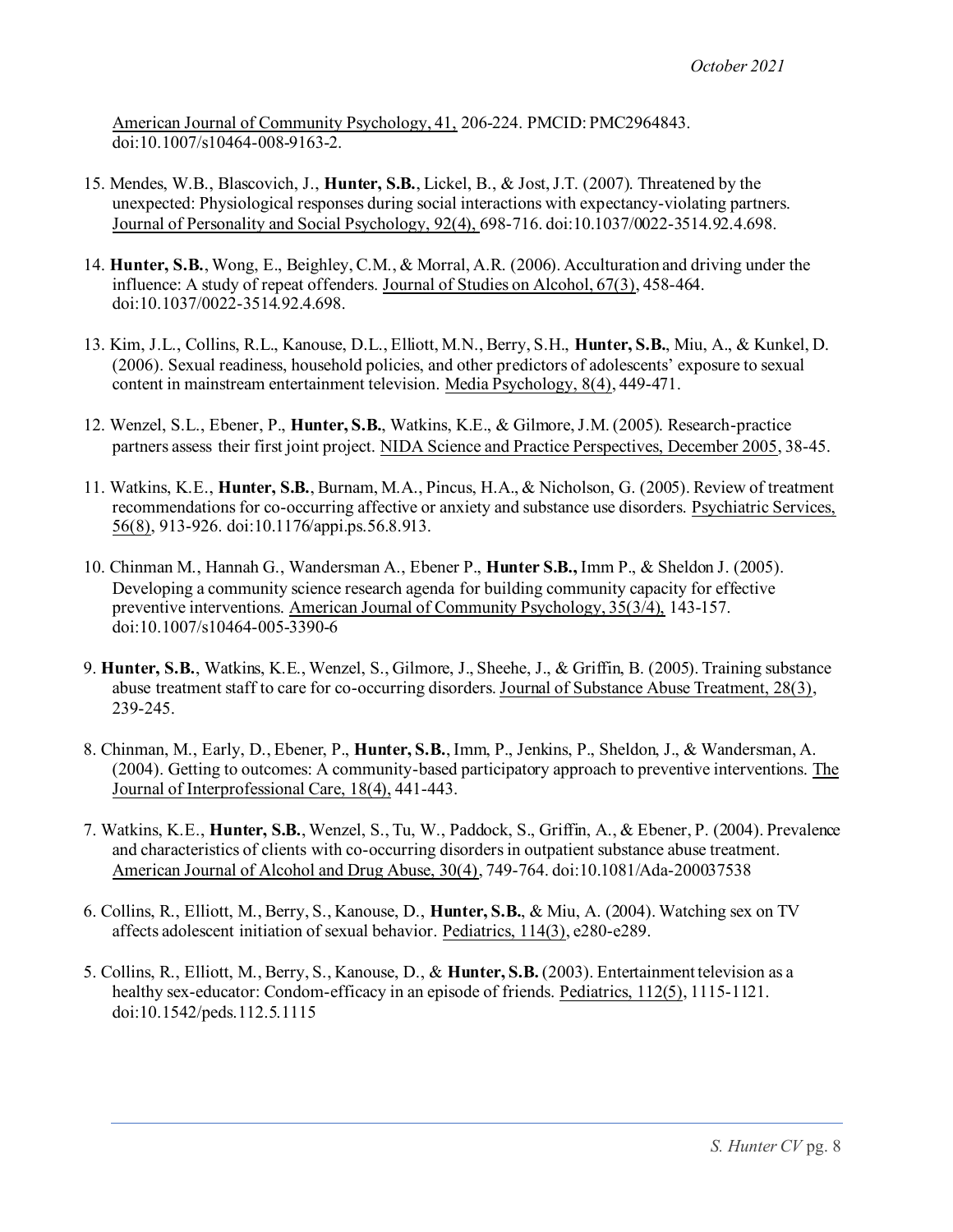- 4. Mendes, W.B., Blascovich, J., & Lickel, B., & **Hunter, S.B.** (2002). Intergroup threat: Challenge and threat during social interactions with White and Black men. Personality and Social Psychology Bulletin, 28, 939-952.
- 3. Blascovich, J., Mendes, W.B., **Hunter, S.B.**, Lickel, B., & Kowai-Bell, N. (2001). Perceiver threat in social interactions with stigmatized others. Journal of Personality and Social Psychology, 80, 253-267.
- 2. Blascovich, J., Mendes, W.B., **Hunter, S.B.**, & Salomon, K.L. (1999). Social "Facilitation" as challenge and threat. Journal of Personality and Social Psychology, 77, 68-77.
- 1. **Hunter, S.B.**, Mendes, W.B., & Blascovich, J. (1998). Understanding social facilitation in terms of challenge and threat, Published Abstract, Psychophysiology, 35, s41.

### **RAND Publications**

- 40. Implementation and 12-Month Health Service Utilization and Cost Outcomes from a Managed Care Health Plan's Permanent Supportive Housing Program. **Sarah B. Hunter**, Adam Scherling, Ryan K. McBain, Matthew Cefalu, Brian Briscombe, William McConnell, Priya Batra. Santa Monica, CA: RAND Corporation, 2021[. https://www.rand.org/pubs/research\\_reports/RRA374-3.html](https://www.rand.org/pubs/research_reports/RRA374-3.html)
- 39. Transforming the Housing Choice Voucher System in California: A Path to Universal Housing? Ryan K. McBain, Jason M. Ward, and **Sarah B. Hunter**. Santa Monica, CA: RAND Corporation, 2021. <https://www.rand.org/pubs/perspectives/PEA1387-1.html>
- 38. Examining Implementation of the Los Angeles County Office of Diversion and Reentry Supportive Housing Program. Stephanie Brooks Holliday, Alex R. Dopp, Mallika Bhandarkar, and **Sarah B. Hunter**, Santa Monica, CA: RAND Corporation, 2021[. https://www.rand.org/pubs/research\\_reports/RRA1216-1.html](https://www.rand.org/pubs/research_reports/RRA1216-1.html)
- 37. How to Integrate Pharmacotherapy for Substance Use Disorders at Your Mental Health Clinic*.* Katherine E. Watkins, Allison J. Ober, **Sarah B. Hunter**, Brian Hurley, John Sheehe, Jeremy Martinez, et al. Santa Monica, CA: RAND Corporation, 2021. <https://www.rand.org/pubs/tools/TLA928-1.html>
- 36. Project imPACT Cohort 1 Final Local Evaluation Report. Stephanie B. Holliday, Alfonso Martin, Katya Migacheva, Amy Goldman, Nicole Bracy, Veronica Awan, and **Sarah B. Hunter**. Santa Monica, CA: RAND Corporation, 2021. [https://www.rand.org/pubs/research\\_reports/RRA1382-1.html](https://www.rand.org/pubs/research_reports/RRA1382-1.html)
- 35. Helping Los Angelenos Involved in the Criminal Justice System Get and Keep Jobs. Stephanie B. Holliday, Alfonso Martin, Katya Migacheva, Amy Goldman, Nicole Bracy, Veronica Awan, and **Sarah B. Hunter**. Santa Monica, CA: RAND Corporation, 2021. [https://www.rand.org/pubs/research\\_briefs/RBA1382-1.html](https://www.rand.org/pubs/research_briefs/RBA1382-1.html)
- 34. Health Service Utilization and Cost Outcomes from a Permanent Supportive Housing Program: Evidence from a Managed Care Health Plan. **Sarah B. Hunter**, Adam Scherling, Ryan K. McBain, Matthew Cefalu, William McConnell, Priya Batra. Santa Monica, CA: RAND Corporation, 2021. [https://www.rand.org/pubs/research\\_reports/RRA374-2.html](https://www.rand.org/pubs/research_reports/RRA374-2.html)
- 33. How to Integrate Pharmacotherapy for Alcohol Use at Your Mental Health Clinic*.* Katherine E. Watkins, Allison J. Ober, **Sarah B. Hunter**, Brian Hurley, John Sheehe, Jeremy Martinez, et al. Santa Monica, CA: RAND Corporation, 2020[. https://www.rand.org/pubs/tools/TLA209-1.html](https://www.rand.org/pubs/tools/TLA209-1.html)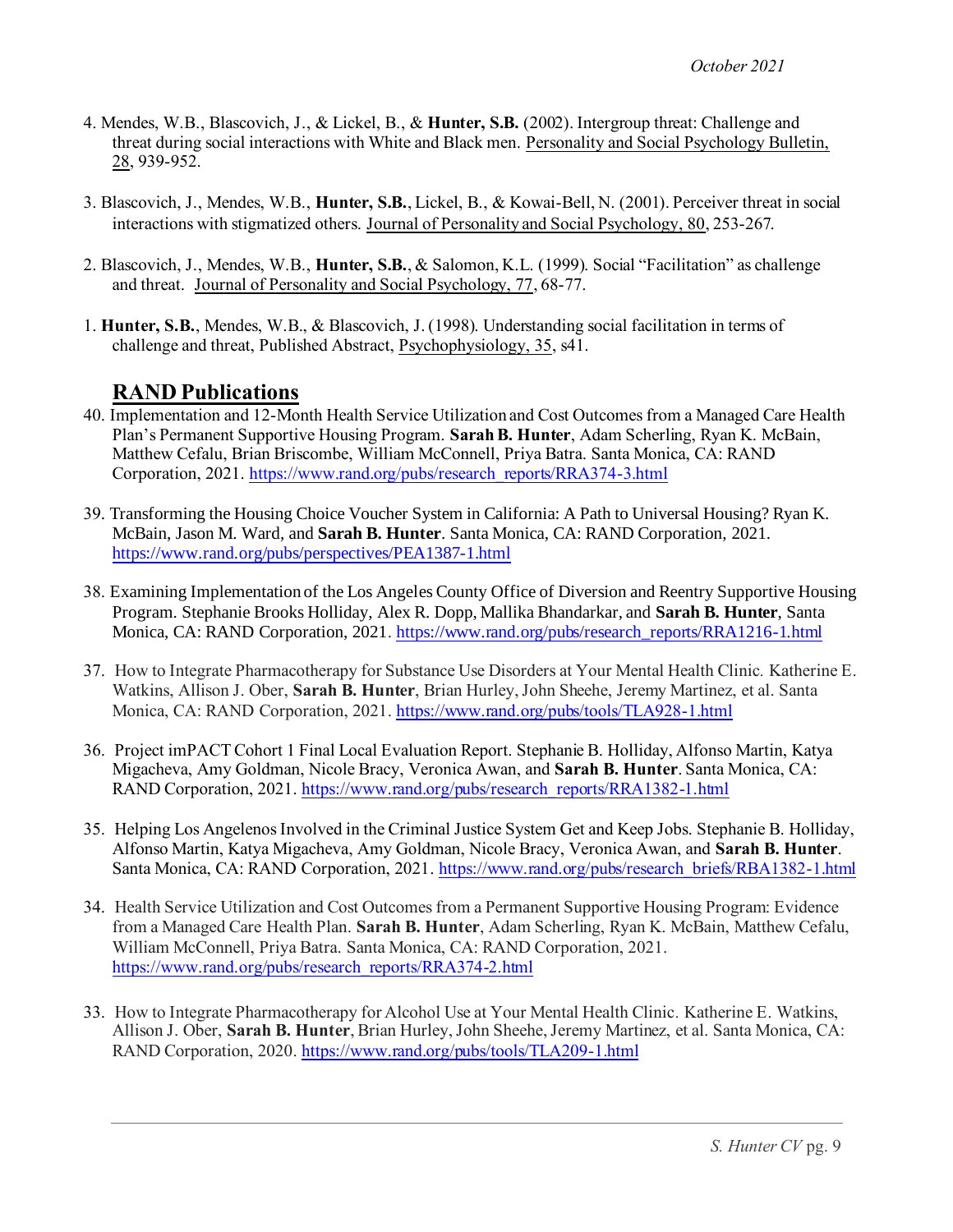- 32. Exploring the Impact of COVID-19 on Social Services for Vulnerable Populations in Los Angeles: Lessons Learned from Community Providers. Stephanie Brooks Holliday, **Sarah B. Hunter**, Alex R. Dopp, Margaret Chamberlin, and Martin Y. Iguchi. Santa Monica, CA: RAND Corporation, 2020. [https://www.rand.org/pubs/research\\_reports/RRA431-1.html](https://www.rand.org/pubs/research_reports/RRA431-1.html)
- 31. Health Service Utilization and Costs at the Outset of a Permanent Supportive Housing Program: A Baseline Evaluation Report. Ryan McBain, **Sarah B. Hunter**, Adam Scherling, Alina I. Palimaru, Matthew Cefalu, William McConnell, Priya Batra. Santa Monica, CA: RAND Corporation, 2020. [https://www.rand.org/pubs/research\\_reports/RRA374-1.html](https://www.rand.org/pubs/research_reports/RRA374-1.html)
- 30. Getting to Outcomes® Operations Guide for U.S. Air Force Community Action Teams. Matthew Chinman, Patricia A. Ebener, Amy L. Shearer, Joie D. Acosta, **Sarah B. Hunter**. Santa Monica, CA: RAND Corporation, 2020. <https://www.rand.org/pubs/tools/TL311.html>
- 29. Breaking Barriers: A Rapid Rehousing and Employment Pilot Program for Adults on Probation in Los Angeles County: Evaluation Report. **Sarah B. Hunter**, Adam Scherling, Melissa Felician, Sangita M. Baxi, and Matthew Cefalu. Santa Monica, CA: RAND Corporation, 2020. [https://www.rand.org/pubs/research\\_reports/RR4316.html](https://www.rand.org/pubs/research_reports/RR4316.html)
- 28. Los Angeles County Jails Could Divert More Individuals to Community-Based Mental Health Services. Stephanie Brooks Holliday, Nicholas M. Pace, Neil Gowensmith, Ira Packer, Daniel Murrie, Alicia Virani, Bing Han, **Sarah B. Hunter**. Santa Monica, CA: RAND Corporation, 2020. [https://www.rand.org/pubs/research\\_briefs/RB10111.html](https://www.rand.org/pubs/research_briefs/RB10111.html)
- 27. Evaluation of a Trauma-Informed Program for Juvenile Justice-Involved Youth: The Pilot Program at Lookout Mountain Youth Services Center. Stephanie Brooks Holiday, Jirka Taylor, Priscillia Hunt, Ifeanyi Edochie, **Sarah B. Hunter**. Santa Monica, CA: RAND Corporation, 2020. [https://www.rand.org/pubs/research\\_reports/RR4219.html](https://www.rand.org/pubs/research_reports/RR4219.html)
- 26. Estimating the Size of the Los Angeles County Jail Mental Health Population Appropriate for Release into Community Services. Santa Monica, CA: RAND Corporation, 2020. Stephanie Brooks Holliday, Nicholas M. Pace, Neil Gowensmith, Ira Packer, Daniel Murrie, Alicia Virani, Bing Han, **Sarah B. Hunter**. Santa Monica, CA: RAND Corporation, 2020[. https://www.rand.org/pubs/research\\_reports/RR4328.html](https://www.rand.org/pubs/research_reports/RR4328.html)
- 25. Los Angeles County Office of Diversion and Reentry's Supportive Housing Program: A Study of Participants' Housing Stability and New Felony Convictions. **Sarah B. Hunter** & Adam Scherling. Santa Monica, CA: RAND Corporation, 2019. [https://www.rand.org/pubs/research\\_reports/RR3232.html](https://www.rand.org/pubs/research_reports/RR3232.html)
- 24. The Welcome Baby Program: An Implementation and Outcomes Evaluation. **Sarah B. Hunter**, M. Rebecca Kilburn, Teryn Mattox, Jill S. Cannon, Terry Marsh, Melissa Felician, Maya Buenaventura, Lauren Davis, Matthew Cefalu. Santa Monica, CA: RAND Corporation, 2018. [https://www.rand.org/pubs/research\\_reports/RR2440.html](https://www.rand.org/pubs/research_reports/RR2440.html)
- 23. Local Evaluation Report for Los Angeles County's Mentally Ill Offender Crime Reduction (MIOCR) Program. **Sarah B. Hunter**, Maya Buenaventura, and Matthew Cefalu. Santa Monica, CA: RAND Corporation, 2018[. https://www.rand.org/pubs/research\\_reports/RR2411.html](https://www.rand.org/pubs/research_reports/RR2411.html)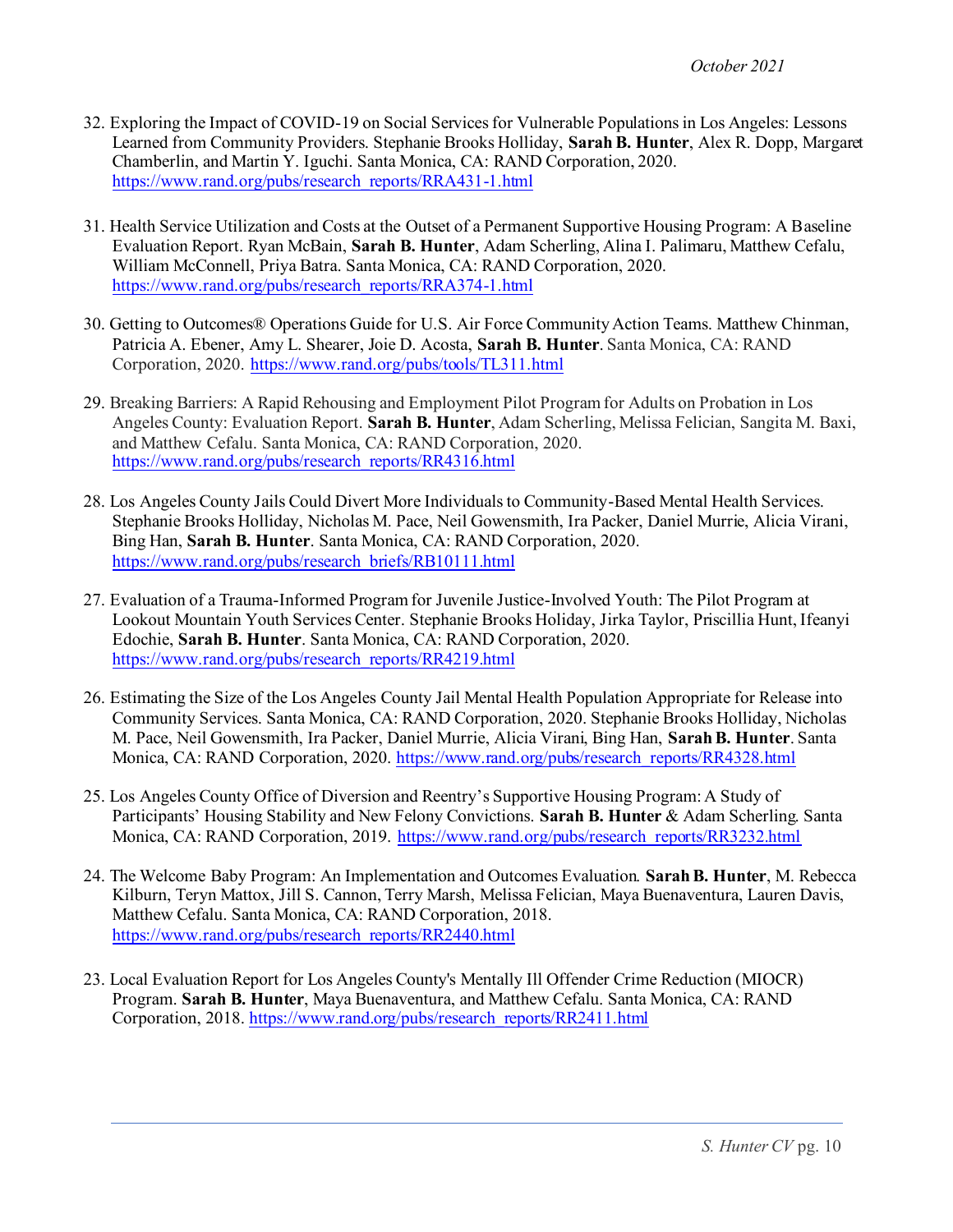- 22. Housing for Health: A State-of-the-Art Program for Reducing Homelessness in Los Angeles County. **Sarah B. Hunter**, Melody Harvey, Brian Briscombe and Matthew Cefalu. Santa Monica, CA: RAND Corporation, 2017[. https://www.rand.org/pubs/research\\_briefs/RB10000.html](https://www.rand.org/pubs/research_briefs/RB10000.html).
- 21. Evaluation of Housing for Health Permanent Supportive Housing Program. **Sarah B. Hunter**, Melody Harvey, Brian Briscombe, Matt Cefalu. Santa Monica, CA: RAND Corporation, 2017. [https://www.rand.org/pubs/research\\_reports/RR1694.html](https://www.rand.org/pubs/research_reports/RR1694.html)
- 20. [Getting To Outcomes® Guide for Community Emergency Preparedness.](https://www.rand.org/pubs/tools/TL259.html) [Patricia A. Ebener](https://www.rand.org/about/people/e/ebener_patricia_a.html), **[Sarah B.](https://www.rand.org/about/people/h/hunter_sarah_b.html)  [Hunter](https://www.rand.org/about/people/h/hunter_sarah_b.html)**[, Rachel M. Adams,](https://www.rand.org/pubs/authors/a/adams_rachel_m.html) [David Eisenman](https://www.rand.org/pubs/authors/e/eisenman_david.html)[, Joie D. Acosta](https://www.rand.org/about/people/a/acosta_joie_d.html)[, Matthew Chinman](https://www.rand.org/about/people/c/chinman_matthew.html). Santa Monica, CA: RAND Corporation, 2017. <https://www.rand.org/pubs/tools/TL259.html>
- 19. Impact of Proposition 47 on Los Angeles County Operations and Budget. **Sarah B. Hunter**, Lois M. Davis, Rosanna Smart & Susan Turner. Santa Monica, CA: RAND Corporation, 2017. [https://www.rand.org/pubs/research\\_reports/RR1754.html](https://www.rand.org/pubs/research_reports/RR1754.html)
- 18. Preventing, identifying, and treating prescription drug misuse among active-duty service members. Rosalie Liccardo Pacula, **Sarah B. Hunter**, Allison J. Ober, Karen Chan Osilla, Raffaele Vardavas, Janice C. Blanchard, David DeVries, Emmanuel F. Drabo, Kristin J. Leuschner, Warren Stewart, Jennifer Walters. Santa Monica, CA: RAND Corporation, 2017. [https://www.rand.org/pubs/research\\_reports/RR1345.html](https://www.rand.org/pubs/research_reports/RR1345.html)
- 17. Promoting Success: A Getting to Outcomes guide to implementing continuous quality improvement for community service organizations. **Sarah B. Hunter**, Patricia Ebener, Matthew Chinman, Allison Ober & Christina Y. Huang. Santa Monica, CA: RAND Corporation, 2015. <https://www.rand.org/pubs/tools/TL179.html>
- 16. Process evaluation of the New Mexico maternal, infant, and early childhood home visiting competitive development grant. Matthew Chinman, **Sarah B. Hunter**, Jill S. Cannon, M. Rebecca Kilburn, Melody Harvey, & Mollie Rudnick. Santa Monica, CA: RAND Corporation, 2014. [https://www.rand.org/pubs/research\\_reports/RR639.html](https://www.rand.org/pubs/research_reports/RR639.html)
- 15. Substance use treatment and reentry (STAR) program: Final evaluation report. **Sarah B. Hunter** and Christina Huang. Santa Monica, CA: RAND Corporation, 2014. [https://www.rand.org/pubs/research\\_reports/RR572.html](https://www.rand.org/pubs/research_reports/RR572.html)
- 14. How to develop home visiting programs: A guide for communities. Teryn Mattox, **Sarah B. Hunter**, M. Rebecca Kilburn, Shelley H. Wiseman. Santa Monica, CA: RAND Corporation, 2013. [https://www.rand.org/pubs/research\\_briefs/RB9741.html](https://www.rand.org/pubs/research_briefs/RB9741.html)
- 13. Getting To Outcomes® for home visiting: How to plan, implement and evaluate a program in your community to support parents of young children. Teryn Mattox, **Sarah B. Hunter**, M. Rebecca Kilburn, Shelley H. Wiseman. Santa Monica, CA: RAND Corporation, 2013. <https://www.rand.org/pubs/tools/TL114.html>
- 12. A fidelity coding guide for a group cognitive behavioral therapy for depression. Kimberly A. Hepner, Stefanie A. Stern, Susan M. Paddock, **Sarah B. Hunter**, Karen Chan Osilla, & Katherine E. Watkins. Santa Monica, CA: RAND Corporation, 2011. [https://www.rand.org/pubs/technical\\_reports/TR980.html](https://www.rand.org/pubs/technical_reports/TR980.html)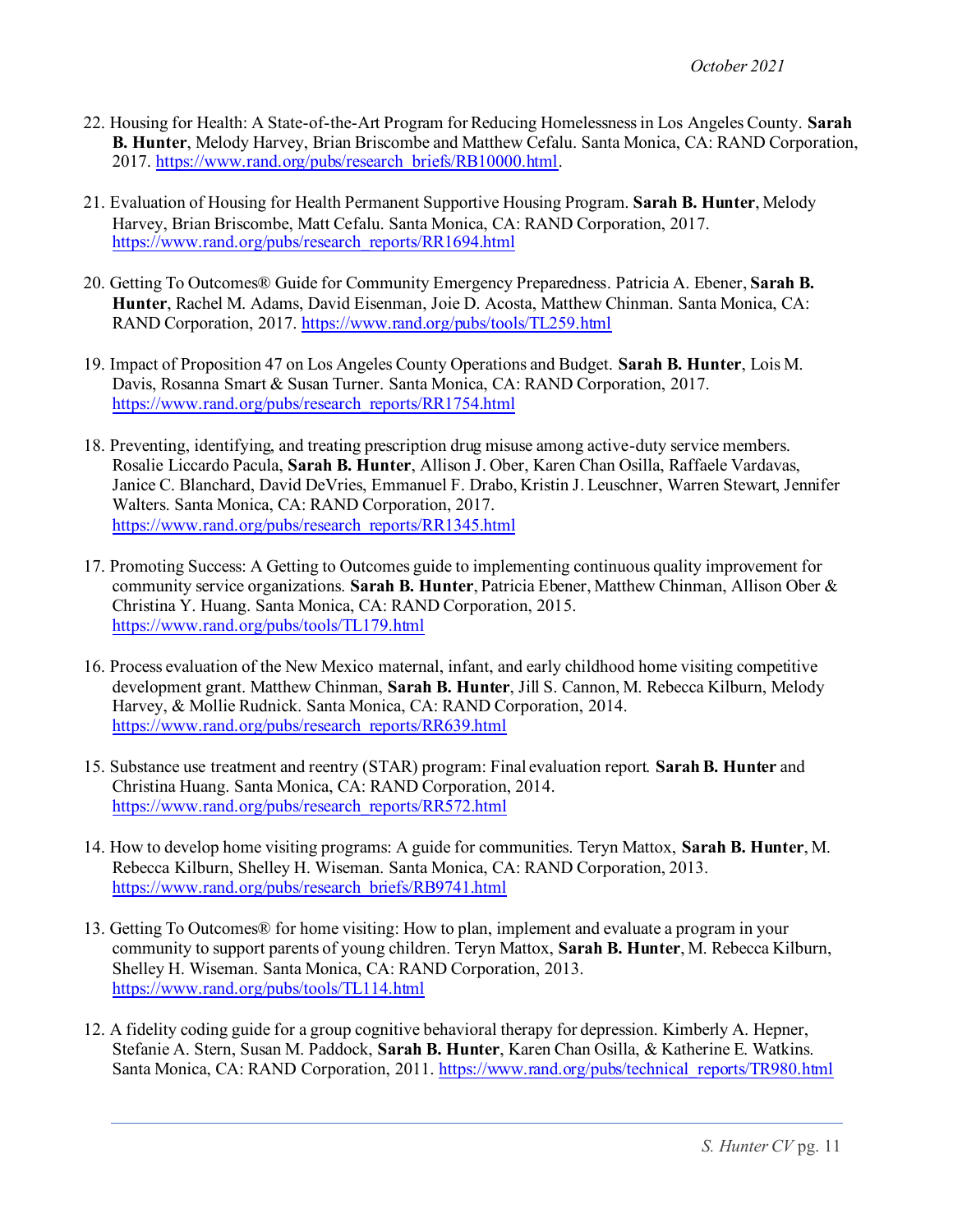- 11. National evaluation of the demonstration to improve the recruitment and retention of the direct service community workforce. John Engberg, Nicholas G. Castle, **Sarah B. Hunter**, Laura A. Steighner, Elizabeth J. Maggio. Santa Monica, CA: RAND Corporation, 2009. [https://www.rand.org/pubs/technical\\_reports/TR699.html](https://www.rand.org/pubs/technical_reports/TR699.html)
- 10. Getting To Outcomes®: 10 steps for achieving results-based accountability. Shelley Wiseman, Matthew Chinman, Patricia A. Ebener, **Sarah Hunter**, Pamela Imm, Abraham Wandersman. Santa Monica, CA: RAND Corporation, 2007. [https://www.rand.org/pubs/technical\\_reports/TR101z2.html](https://www.rand.org/pubs/technical_reports/TR101z2.html)
- 9. Evaluation of the Arkansas tobacco settlement program: Progress during 2004 and 2005. Donna O. Farley, Brian Carroll, Matthew Chinman, Elizabeth D'Amico, John B. Engberg, **Sarah B. Hunter**, Susan Lovejoy, Lisa R. Shugarman, Hao Yu, James P. Kahan. Santa Monica, CA: RAND Corporation, 2006. [https://www.rand.org/pubs/working\\_papers/WR272z1.html](https://www.rand.org/pubs/working_papers/WR272z1.html)
- 8. A collaboration between researchers and practitioners to improve care for co-occurring mental health disorders in outpatient substance abuse treatment. Suzanne L. Wenzel, Patricia A. Ebener, Katherine E. Watkins, **Sarah B. Hunter**, James Gilmore, Belle Griffin, Susan M. Paddock, Wenli Tu. Santa Monica, CA: RAND Corporation, 2006. [https://www.rand.org/pubs/working\\_papers/WR328.html](https://www.rand.org/pubs/working_papers/WR328.html)
- 7. Evaluation of the Arkansas tobacco settlement program: Progress from program inception to 2004. Donna O. Farley, Matt Chinman, Elizabeth D'Amico, David J. Dausey, John B. Engberg, **Sarah B. Hunter**, Lisa R. Shugarman, Melony E.S. Sorbero. Santa Monica, CA: RAND Corporation, 2005. [https://www.rand.org/pubs/technical\\_reports/TR221.html](https://www.rand.org/pubs/technical_reports/TR221.html)
- 6. Improving contracting at the City of Los Angeles airports, port, and department of water and power. Mark Y.D. Wang, Nancy Y. Moore, **Sarah B. Hunter**, Nancy Nicosia. Santa Monica, CA: RAND Corporation, 2005. [https://www.rand.org/pubs/documented\\_briefings/DB471-1.html](https://www.rand.org/pubs/documented_briefings/DB471-1.html)
- 5. Applying performance-based practices to installation support contracts. Laura H. Baldwin and **Sarah B. Hunter**. Santa Monica, CA: RAND Corporation, 2004. [https://www.rand.org/pubs/research\\_briefs/RB124.html](https://www.rand.org/pubs/research_briefs/RB124.html)
- 4. Defining needs and managing performance of installation support contracts: Perspectives from the commercial sector. Laura H. Baldwin and **Sarah B. Hunter**. Santa Monica, CA: RAND Corporation, 2004. [https://www.rand.org/pubs/monograph\\_reports/MR1812.html](https://www.rand.org/pubs/monograph_reports/MR1812.html)
- 3. Speeding acquisition reform in the U.S. Air Force. **Sarah B. Hunter** and Brent Keltner. Santa Monica, CA: RAND Corporation, 2004[. https://www.rand.org/pubs/research\\_briefs/RB119.html](https://www.rand.org/pubs/research_briefs/RB119.html)
- 2. Organizational policy levers can affect acquisition reform implementation in Air Force repair contracts. Mary Chenoweth, **Sarah B. Hunter**, Brent Keltner, David Adamson, Megan Abbott. Santa Monica, CA: RAND Corporation, 2003. [https://www.rand.org/pubs/monograph\\_reports/MR1711.html](https://www.rand.org/pubs/monograph_reports/MR1711.html)
- 1. Implementing performance-based services acquisition (PBSA): Perspectives from an air logistics center and a product center. John Ausink, Laura H. Baldwin, **Sarah B. Hunter**, Chad Shirley. Santa Monica, CA: RAND Corporation, 2002. [https://www.rand.org/pubs/documented\\_briefings/DB388.html](https://www.rand.org/pubs/documented_briefings/DB388.html)

# **Book Chapters**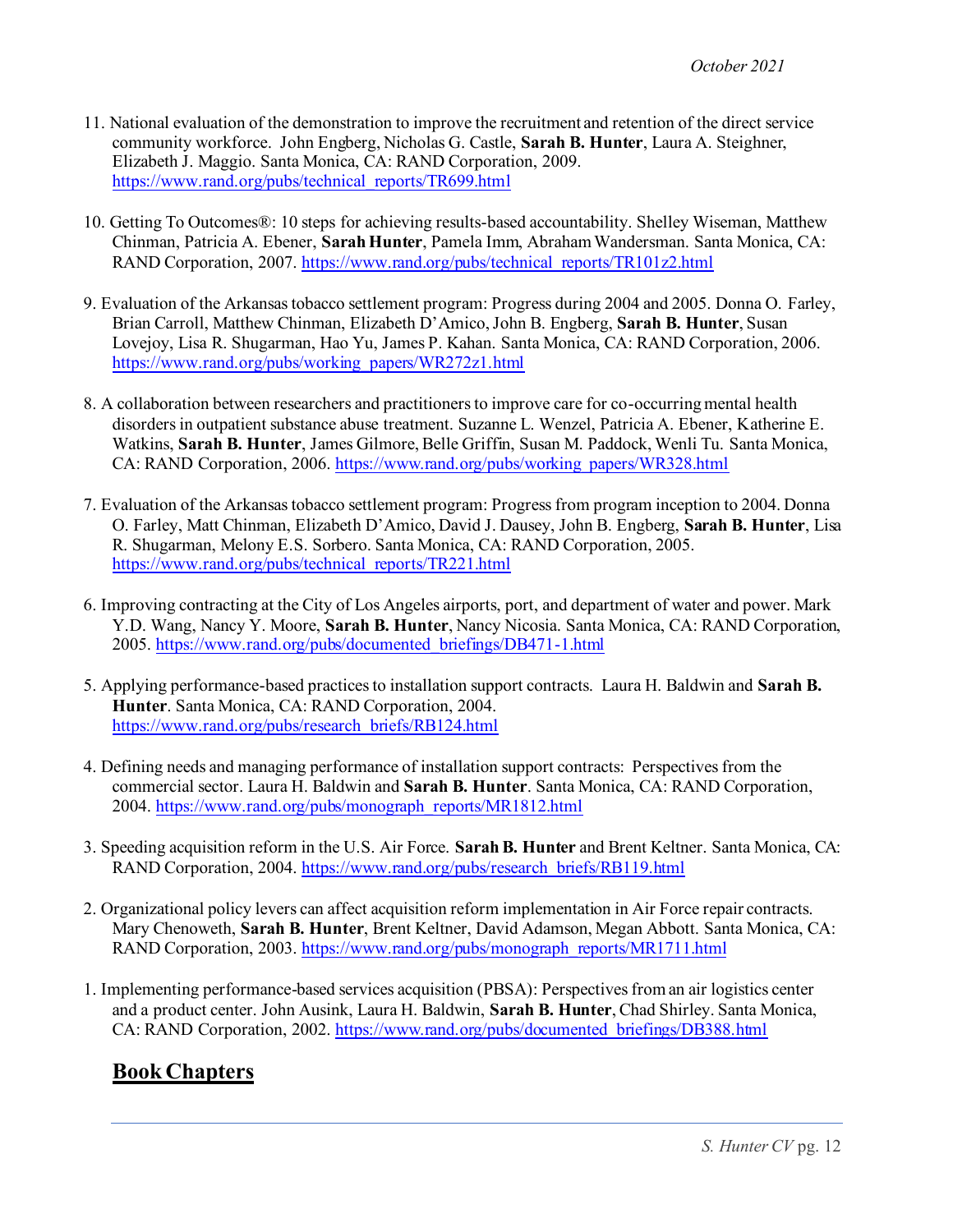- 7. Chinman, M., Acosta, J., Ebener, P., **Hunter, S**., Imm, P., & Wandersman, A. (2019). Dissemination of evidencebased prevention interventions and policies. In Z. Sloboda, H. Petras, R.W. Hingson, E.B., Robertson (Eds.) Prevention of Substance Use. Switzerland AG: Springer Nature.
- 6. Imm P., Chinman M., Kulesza M., **Hunter S.**, Acosta J. (2018) Evidence-based practices: Community-based interventions to reduce alcohol use and misuse. In Leukefeld C., Gullotta T. (eds) Adolescent Substance Abuse. Issues in Children's and Families' Lives. Springer Publications.
- 5. Chinman, M., Acosta, J., **Hunter, S.B.**, & Ebener P. (2015). Getting To Outcomes®: Evidence of empowerment evaluation and evaluation capacity building at work. In D. Fetterman, S. Kaftarian, & A. Wandersman (Eds.), Second Edition. Empowerment Evaluation: Knowledge and tools for self-assessment, evaluation capacity building and accountability. Thousand Oaks, CA: Sage.
- 4. **Hunter, S.B.**, Miles, J.N.V., Paddock, S.M., & D'Amico, E.J. (2013). Evaluating treatment efficacy. In P.M. Miller (Ed.) Interventions for Addiction: Comprehensive Addictive Behaviors and Disorders. (pp. 589-597). San Diego, CA: Academic Press. doi:10.1016/B978-0-12-398338-1.00061-0
- 3. D'Amico, E.J., Feldstein Ewing, S.W., Engle, B., **Hunter, S.B.**, Osilla, K.C., & Bryan, A. (2011). Group alcohol and drug treatment. In S. Naar-King and M. Suarez (Eds.) Motivational Interviewing with Adolescents and Young Adults. New York, NY: Guilford Press.
- 2. Blascovich, J., Mendes, W.B., **Hunter, S.B.**, & Lickel, B. (2000). Stigma, threat, and social interactions. In T. Heatherton & R. Kleck (Eds.), The Social Psychology of Stigma. New York, NY: Guilford Press.
- 1. Mackie, D.M., & **Hunter, S.B.** (1999). Majority and minority influence: The interactions of social identity and social cognition mediators. In M. Hogg & D. Abrams (Eds.), Social Identity and Social Cognition (pp. 332-353). London, UK: Blackwell Publishers.

#### **Blog Postings**

"*Access to Mobile Technology Could Help to Alleviate LA's Homelessness Crisis*" at: <https://www.rand.org/blog/2020/09/access-to-mobile-technology-could-help-to-alleviate.html>

"*An Uncertain Future for Jail Reform in Los Angeles*" at: <https://www.rand.org/blog/2020/07/an-uncertain-future-for-jail-reform-in-los-angeles.html>

"*Defund the LAPD? Garcetti Budget Proposal Takes a Step in That Direction*" at: <https://www.rand.org/blog/2020/06/defund-the-lapd-garcetti-budget-proposal-takes-a-step.html>

*"Emergency Homeless Services During the COVID-19 Crisis"* at: <https://www.rand.org/blog/2020/04/emergency-homeless-services-during-the-covid-19-crisis.html>

*"By putting housing first, LA's homeless housing program lowers health care use and costs, research finds"* at:

[https://www.centerforhealthjournalism.org/2018/01/16/putting-housing-first-las-homeless-housing-program](https://www.centerforhealthjournalism.org/2018/01/16/putting-housing-first-las-homeless-housing-program-lowers-health-care-use-and-costs)[lowers-health-care-use-and-costs](https://www.centerforhealthjournalism.org/2018/01/16/putting-housing-first-las-homeless-housing-program-lowers-health-care-use-and-costs)

"*Support for Implementing Home Visiting Under the Affordable Care Act*" at: <http://www.rand.org/blog/2014/01/support-for-implementing-home-visiting-under-the-affordable.html>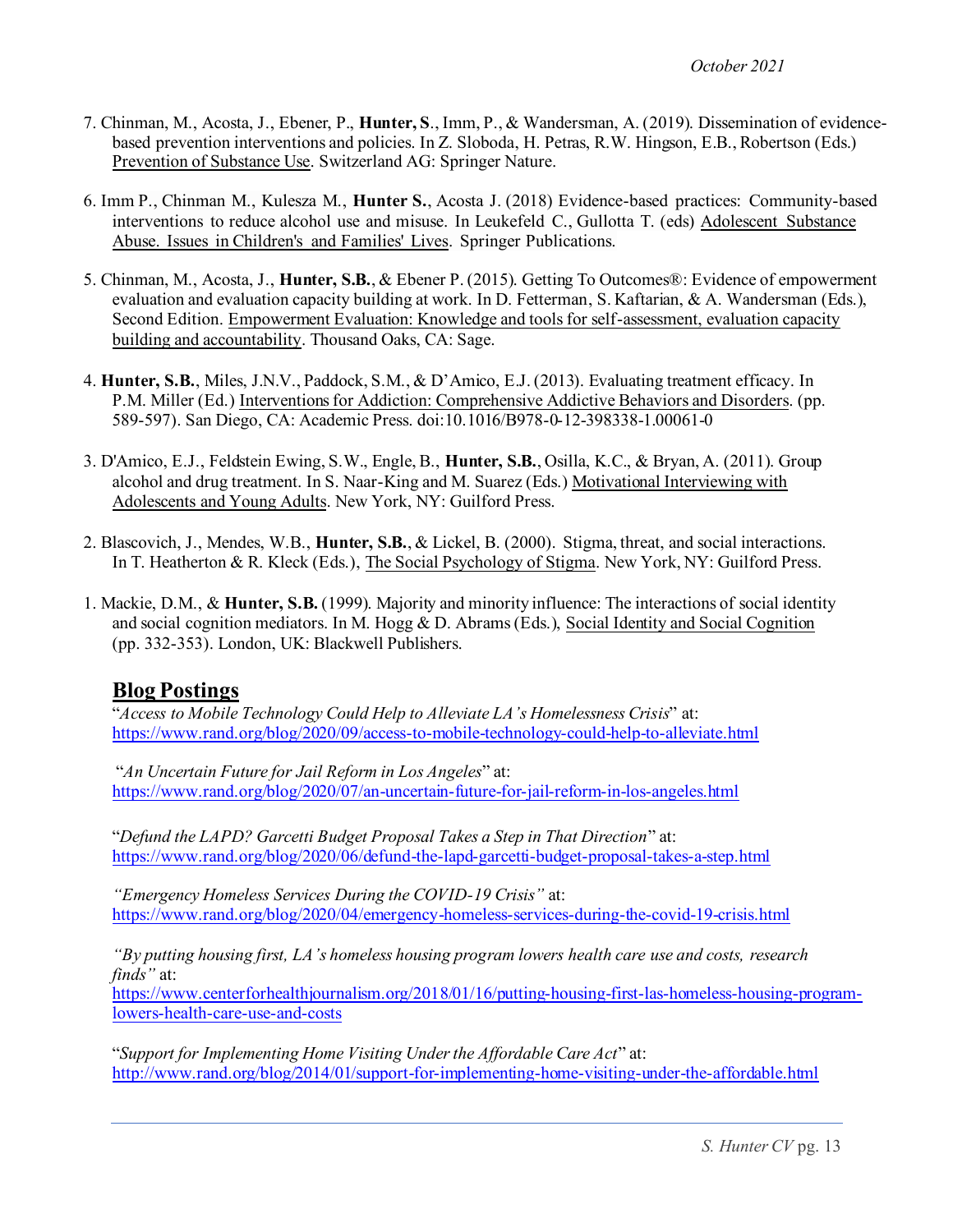"*Teen Employment May Not Always Be a Boon for At-Risk Youth*" at: <http://www.rand.org/blog/2012/12/teen-employment-may-not-always-be-a-boon-for-at-risk.html>

"*Promoting Success: Using Data to Inform Decision Making*" on Independent Sector, Next Gen 2011 Fellows site at[: https://www.independentsector.org/blog/post.cfm/promoting-success-using-data-to-inform](https://www.independentsector.org/blog/post.cfm/promoting-success-using-data-to-inform-decision-making#sthash.zkunpWlX.dpbs)[decision-making#sthash.zkunpWlX.dpbs](https://www.independentsector.org/blog/post.cfm/promoting-success-using-data-to-inform-decision-making#sthash.zkunpWlX.dpbs)

### **Presentations**

**Hunter, S.B.** "Developing a Toolkit to Integrate Pharmacotherapy for Alcohol and Opioid Use Disorders in Community Mental Health Clinics". Addiction Health Services Research Conference. Brandeis University, MA (Virtual): October 2021.

**Hunter, S.B.**, & Ober, A.J. "Implementing pharmacotherapy and recovery support for people with cooccurring disorders (COD) in community mental health settings: Development of a web-based toolkit". Los Angeles County Department of Mental Health, COD Mini-Conference. Los Angeles, CA (Virtual): May 2021.

Brooks Holliday, S., Dopp, A., Bhandarkar, M., & **Hunter, S.B.** "Implementation of a supportive housing diversion program for justice-involved individuals with serious mental illness: Provider and client perspectives". Presentation at the 14th Academic and Health Policy Conference on Correctional Health (Virtual): April 2020.

**Hunter, S.B.,** Scherling, A. "Los Angeles County Office of Diversion and Reentry's Supportive Housing Program: A study of participants' housing stability and new felony convictions". Association for Public Policy and Management (APPAM) Fall Research Conference (Virtual): November 2020.

**Hunter, S.B.,** Uscher-Pines, L. "Clinician perspectives on methadone service delivery and telemedicine at Opioid Treatment Programs (OTPs) during the COVID-19 pandemic: A qualitative study". Maryland Rural Opioid Technical Assistance project. University of Maryland, MD (Virtual): October 2020.

Ober, A.J., **Hunter, S.B.,** McCullough, C.M., McCreary, M., Beas, I., Montero, A., Tarn, D.M., Bromley, E., Hurley, B., Sheehe, Jl., Martinez, J., Leamon, I., Watkins, K.E. "Opioid use disorder among patients receiving public mental health services: Prevalence, characteristics, and treatment willingness". Poster at Addiction Health Services Research Conference. Brown University, RI (Virtual): October 2020.

**Hunter, S.B.,** Bloom, E.L., Ober, A.J., Leamon, I., Montero, A. "Staff perceptions about implementing medication for opioid use disorder in outpatient public mental health settings". Poster at Addiction Health Services Research Conference. Brown University, RI (Virtual): October 2020.

Ober, A.J., **Hunter, S.B.** "Implementing pharmacotherapy and recovery support for people with cooccurring disorders (COD) in community mental health settings: Development of a web-based toolkit". Los Angeles County Department of Mental Health, Recovery on a Roll Meeting. Los Angeles, CA (Virtual): September, 2020.

**Hunter, S.B.,** Uscher-Pines, L. "Clinician perspectives on methadone service delivery and telemedicine at Opioid Treatment Programs (OTPs) during the COVID-19 pandemic: A qualitative study". Foundation for Opioid Response Efforts, New York, NY (Virtual): September 2020. Recording here: [https://www.youtube.com/watch?v=ztk-7qPM\\_g0&feature=youtu.be](https://www.youtube.com/watch?v=ztk-7qPM_g0&feature=youtu.be)

**Hunter, S.B**. "Preparing for Continuous Quality Improvement: Performing Plan-Do-Study-Act Cycles". Presentation at the UCLA Full Service Partnership 2020 Training Institute, Los Angeles, CA (Virtual): April 2020.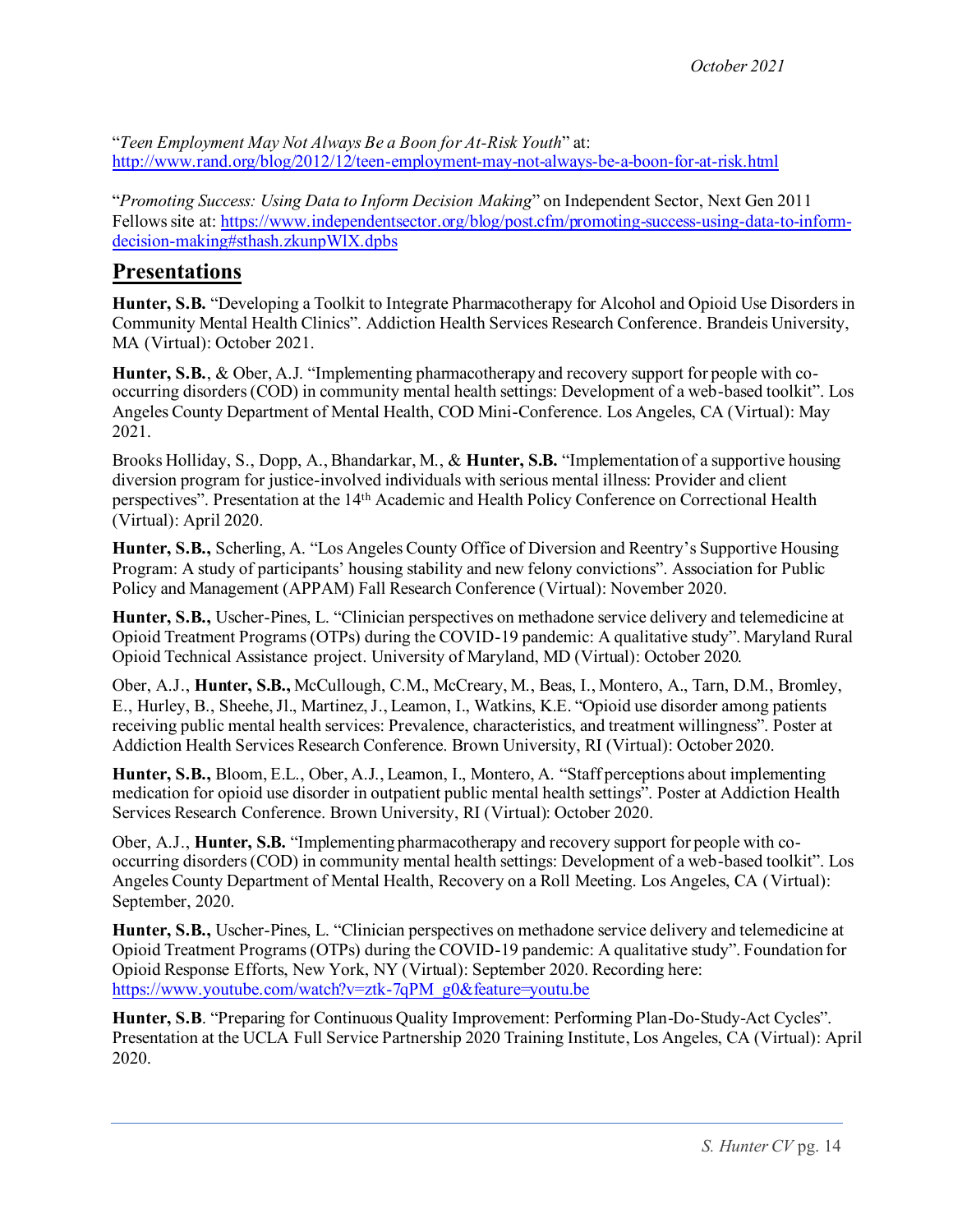Watkins, K.E., Ober, A., Hurley, B., **Hunter, S.B**., Cohen, C., Bharil, S., McCreary, M. "Organizational capacity and readiness for providing co-AUD treatment in public mental health settings". Presentation at the 12th Annual Conference on the Science of Dissemination and Implementation. Arlington, VA: December 2019.

**Hunter, S.B.** "Evaluation of Housing for Health: Permanent Supportive Housing in Los Angeles County". Presentation at the RAND Health Unit Board meeting. Santa Monica, CA: June 2019.

**Hunter, S.B.** "Tech Talk: RAND Research to Address Homelessness in Los Angeles County". Women in Data Science, Los Angeles County. Los Angeles County Chief Information Office, Los Angeles, CA: May 2019.

**Hunter, S.B.** "Evaluation of Housing for Health: Permanent Supportive Housing in Los Angeles County". Presentation at the Institute of Housing, Health and Policy Conference, McGill University. Montreal, Canada: May 2019.

**Hunter, S.B.** "Addressing Homelessness in Los Angeles County: Evaluation of Housing for Health: Permanent Supportive Housing program". Presentation at the Wilshire Rotary. Los Angeles, CA: August 2018.

**Hunter, S.B.** "Addressing Homelessness in Los Angeles County: Evaluation of Housing for Health: Permanent Supportive Housing program". Presentation at the South Bay City Council of Governments. Torrance, CA: May 2018.

**Hunter, S.B.,** & Wildkress, D. "Evaluation of Housing for Health: Permanent Supportive Housing in Los Angeles County". Presentation at the Housing First Partners Conference. Denver, CO: April 2018.

**Hunter, S.B.** "Evaluation of Housing for Health: Permanent Supportive Housing in Los Angeles County". Presentation for the Homelessness Policy Research Institute. University of Southern California, Los Angeles, CA: February 2018.

**Hunter, S.B.** "Evaluation of Housing for Health: Permanent Supportive Housing in Los Angeles County". Presentation for the Fulbright Scholars RAND Visit. Santa Monica, CA: February 2018.

**Hunter, S.B.** "Evaluation of Housing for Health: Permanent Supportive Housing in Los Angeles County". Presentation for the Los Angeles County Board of Supervisors Homeless Deputies. Los Angeles, CA: February 2018.

**Hunter, S.B.**, McCullough, C., Ober, A.J., & Watkins, K. "Sustaining evidence-based alcohol and opioid use disorder treatment in primary care: Findings from the SUMMIT study". Presentation at the Addiction Health Services Research Conference. Madison, WI: October 2017.

**Hunter, S.B.**, Booth, M., Ober, A.J., Hunt, P., Levan, D., & Rutter, C. "Continuous quality improvement in addiction settings". Presentation at the Addiction Health Services Research Conference. Madison, WI: October 2017.

**Hunter, S.B.** "Housing the homeless in Los Angeles County: Current RAND program evaluation projects". Pardee RAND Policy Seminar. Santa Monica, CA: September 2017.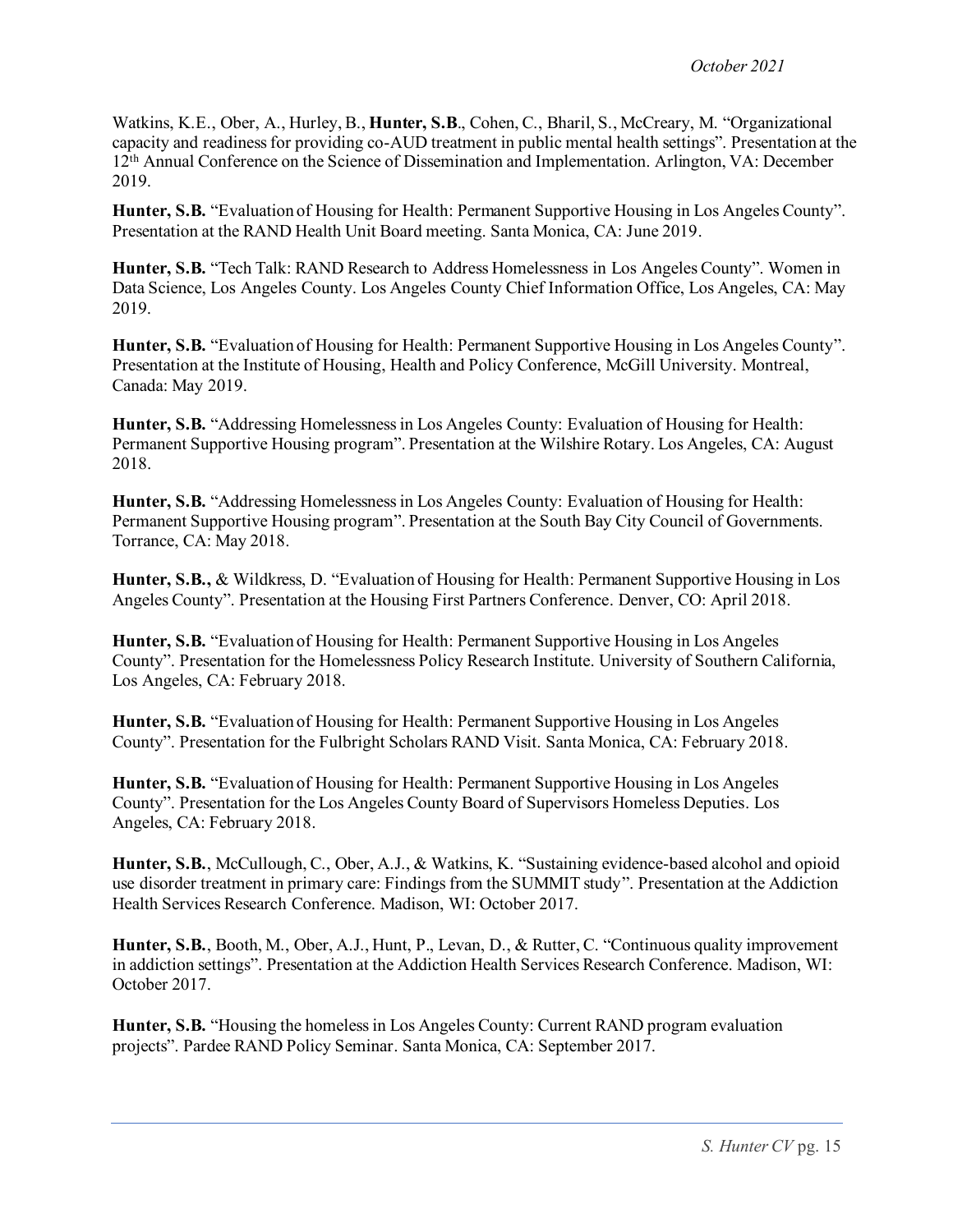Kennedy, D.P., Osilla, K.C., **Hunter, S.,** Golinelli, D., Maksabedian, E. & Tucker, J.S. "A pilot test of a motivational interviewing social network intervention to reduce substance use among Housing First residents". Presentation at the North American Social Networks Conference. Washington, DC: July 2017.

Grant, S., **Hunter, S.B.**, Pedersen, E.R., Ramchand, R., Almirall, D., & Griffin, B.A., "Developing decision rules for adolescent substance use treatment: Perspectives from 4 online stakeholder engagement panels". Presentation at the College on Drug Dependence. Montreal, Canada: June 2017.

**Hunter, S.B.**, Buenaventura, M., & Cefalu, M. "Los Angeles County Just in Reach Pay for Success Evaluation Plan". Brown Bag seminar for the Justice Unit, RAND. Santa Monica, CA: March 2017.

Kennedy, D.P., Osilla, K.C., **Hunter, S.,** Golinelli, D., Maksabedian, E. & Tucker, J.S. "An MI-based computer assisted social network intervention for substance use and HIV risk behaviors among Housing First residents". Presentation at the Addiction Health Services Research Conference. Seattle, WA: October 2016.

Pedersen, E.R., Grant, S., Griffin, B.A., Burkhart, Q., **Hunter, S**., McCaffrey, D., Ramchand, R., & Almirall, D. "Developing adaptive service-level interventions for adolescent substance users: A mixedmethods approach". Presentation at the Addiction Health Services Research Conference. Seattle, WA: October 2016.

Ober, A., Watkins, K.E., **Hunter, S.B.**, Lamp, K., Lind, M., & Ewing, B. "Patient factors associated with receiving substance use disorder treatment in primary care". Presentation at the Addiction Health Services Research Conference. Seattle, WA: October 2016.

**Hunter, S.B.** "Housing for the homeless: Evidence-based approaches". Kaiser Permanente Center for Safety and Effectiveness Conference. Pasadena, CA: September 2016.

**Hunter, S.B.** "Housing the homeless in Los Angeles County: Current RAND program evaluation projects". Pardee RAND Policy Seminar. Santa Monica, CA: September 2016.

Kennedy D., Osilla K.C., **Hunter S.B.,** Maksabedian E., Tucker J. (2016). "Developing an MI-based computer-assisted social network intervention for substance use and HIV risk behaviors among Housing First residents<sup>*"*</sup>. Presentation at the meeting of the Research Society on Alcoholism, New Orleans, LA: June 2016.

**Hunter, S.B.** "A motivational social network intervention to reduce risk behaviors among Housing First residents". Presentation at the Housing First Partners Conference. Los Angeles, CA: March 2016.

Watkins, K.E., Ober, A.J., **Hunter, S.B.**, Lamp, K., Osilla, K.C., & Ewing, B. "Implementing a collaborative care model for opioid and alcohol use disorders in primary care: Preliminary results". Presentation at the 8th Annual Conference on the Science of Dissemination and Implementation, Washington, DC: December 2015.

Watkins, K.E., Ober, A., **Hunter, S.B.**, Lamp, K., Osilla, K.C., & Ewing, B. "Integrated collaborative care for alcohol use and opiate use disorders in primary care: Preliminary findings". Presentation at the Addiction Health Services Research Conference. Marina del Rey, CA: October 2015.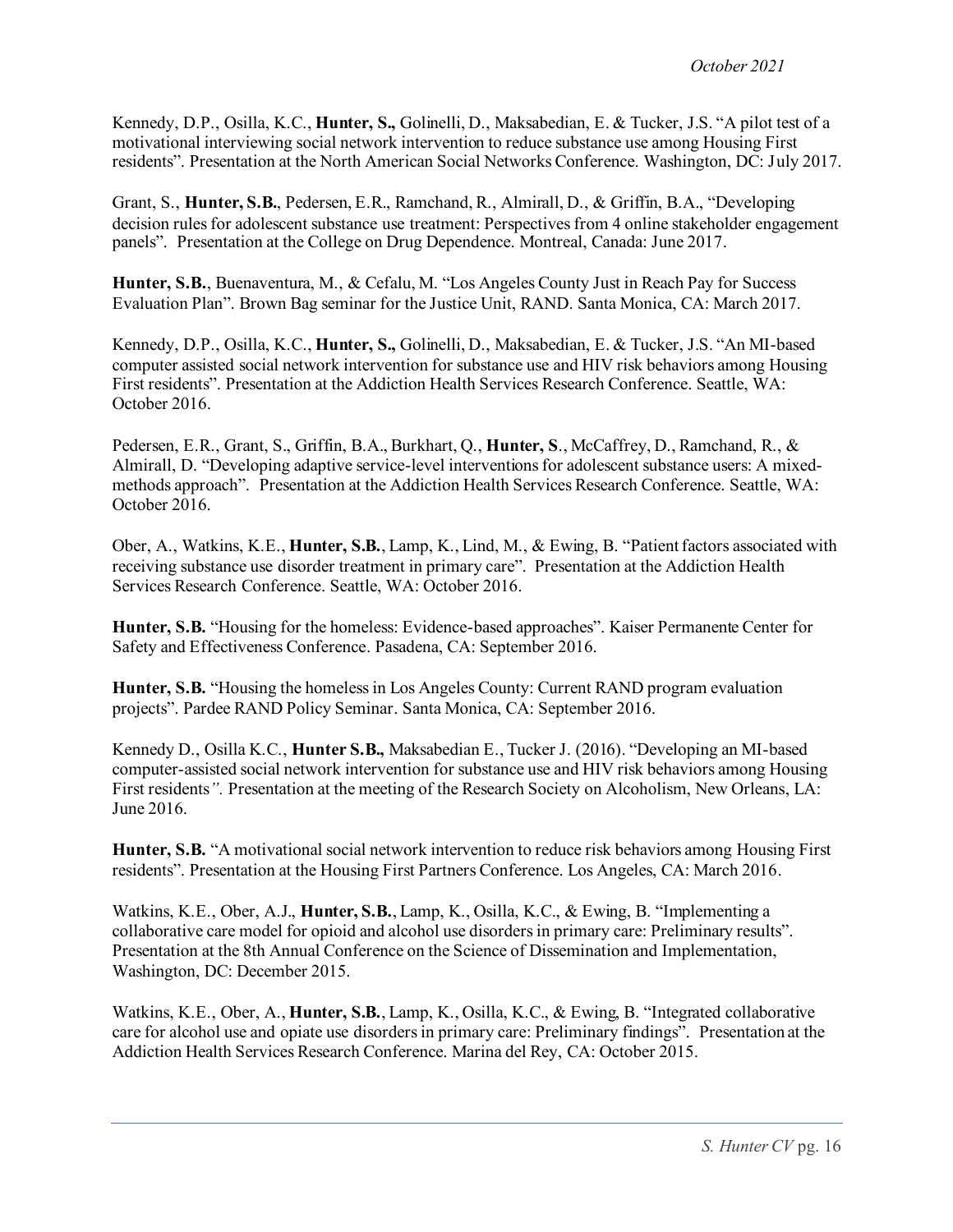Ober, A., Watkins, K.E., **Hunter, S.B.**, Lamp, K., Lind, M., & Ewing, B. "Creating organizational readiness to implement evidence-based treatment for substance use disorders in primary care: Preliminary findings from the SUMMIT study". Presentation at the Addiction Health Services Research Conference. Marina del Rey, CA: October 2015.

Kulesza, M. & **Hunter, S.B**. "Relationship between provider stigma and job satisfaction among addiction treatment providers". Presentation at the Addiction Health Services Research Conference. Marina del Rey, CA: October 2015.

Huang, W., **Hunter, S.B.,** Han, B., Slaughter, M.E., Garner, B. & Godley, S.H. "Measuring sustainment of an evidence based treatment for adolescent substance abuse: The Adolescent Community Reinforcement Approach study". Presentation at the Addiction Health Services Research Conference. Marina del Rey, CA: October 2015.

Kennedy, D.P., **Hunter, S.B.,** Osilla, K.C., Maksabedian, E. & Tucker, J.S. "A motivational social network intervention to reduce alcohol, drug and HIV risk behaviors among Housing First residents using social network visualizations". Presentation at the Addiction Health Services Research Conference. Marina del Rey, CA: October 2015.

**Hunter, S.B.,** Han, B., Godley, S.H., & Garner, B. "The sustainment of evidence-based adolescent substance abuse treatment in community settings". Presentation at the Academy of Management, Vancouver, BC: August 2015.

Kennedy, D.P., **Hunter, S.B.,** Osilla, K.C., Maksabedian, E. & Tucker, J.S. "A motivational social network intervention to reduce alcohol, drug and HIV risk behaviors among Housing First residents using social network visualizations". Presentation at the International Network for Social Network Analysis Annual Sunbelt Conference. Brighton, UK: June 2015.

**Hunter, S.B.,** Ayer, L., Godley, S.H., Garner, B., & Han, B. "Evidence based adolescent treatment sustainment in community settings: Preliminary findings". Presentation at the Substance Abuse and Mental Health Services Administration, Rockville, MD: December 2014.

**Hunter, S.B.,** Godley, S.H., Garner, B., & Han, B. "The sustainment of evidence-based adolescent substance abuse treatment in community settings". Presentation at the Addiction Health Services Research conference, Boston, MA: October 2014.

**Hunter, S.B.** "The sustainment of evidence based adolescent treatment in community settings: Preliminary findings". Presentation at the Implementation Research Institute, Washington University, Saint Louis, MO: June 2014.

**Hunter, S.B.** "The sustainment of evidence based adolescent treatment in community settings". Presentation at the University of Southern California, School of Social Work, Theories for Practice in Large Systems graduate seminar, Los Angeles, CA: April 2014.

Pedersen, E. R., Miles, J. N. V., **Hunter, S.B.**, Osilla, K. C., Ewing, B. A., & D'Amico, E. J. "Perceived norms moderate the association between mental health symptoms and drinking outcomes among at-risk adolescents". Poster presented at The Association for Behavioral and Cognitive Therapies, Nashville, TN: November 2013.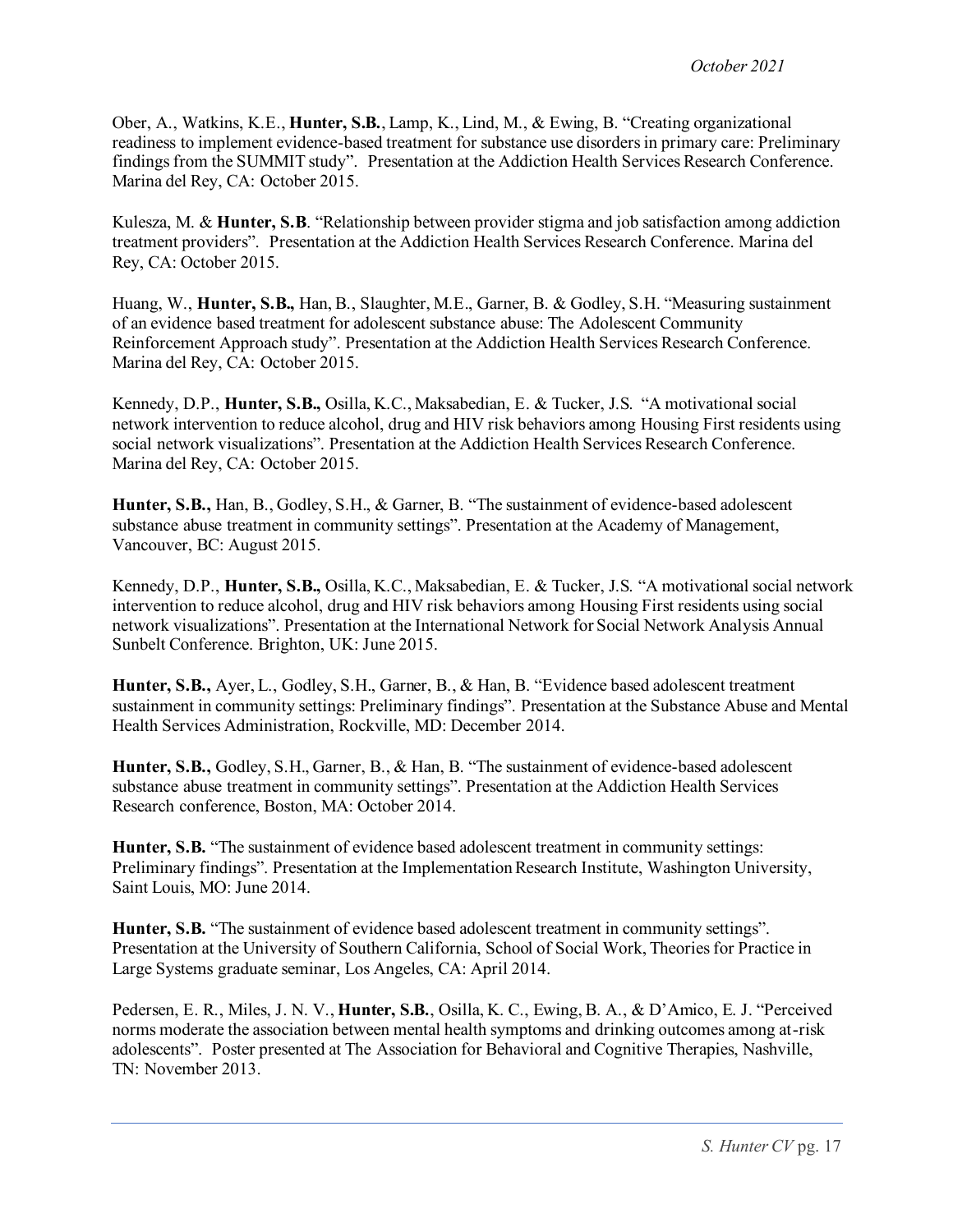**Hunter, S.B.**, Godley, S., Garner, B., & Ayer, L. "The sustainment of evidence based adolescent treatment in community settings". The Addiction Health Services Research conference, Portland, OR: October 2013.

Paddock, S., Leininger, T., & **Hunter, S.B.** "Understanding the relationship between group cognitive behavioral therapy module and depressive symptoms among substance use treatment clients". Poster presented at The Addiction Health Services Research conference, Portland, OR: October 2013.

Ramchand, R., Griffin, B.A., **Hunter, S.B.**, Booth, M., & McCaffrey, D. "Outcomes-based dissemination research on adolescent substance abuse treatment: Methodological challenges and (some) analytic solutions". The Addiction Health Services Research conference, Portland, OR: October 2013.

D'Amico, E.J., Houck, J., Miles, J.N.V., **Hunter, S.B.**, Osilla, K.C., & Ewing, B.A. "What happens during group and does it matter? An analysis or change talk of at-risk adolescents in a teen court setting". Research Society on Alcoholism, Orlando, FL: June 2013.

Paddock, S.M., Leininger, T., & **Hunter, S.B.** "Understanding module effects in open-enrollment group therapy studies". Poster presented at The College on Problems of Drug Dependence, San Diego, CA: June 2013.

**Hunter, S.B.**, Griffin, B.A., Ramchand, R., Suttorp, M., & McCaffrey, D. "Developing quality indicators for adolescent treatment programs: Does urine drug testing matter?" Poster presented at The College on Problems of Drug Dependence, Palm Springs, CA: June 2012.

Hepner, K.A., **Hunter, S.B.**, Paddock, S., Ewing, B.A., Watkins, K.E. "The effectiveness of group cognitive behavioral therapy for depression in residential substance abuse treatment clients: One-year follow up". Poster presented at 35th Annual Research Society of Alcoholism (RSA) Scientific Meeting, San Francisco, CA: June 2012.

**Hunter, S.B.**, D'Amico, E.J., Osilla, K.C., Miles, J.N.V., & Ewing, B. "Testing a group motivational interviewing intervention for first-time alcohol and marijuana offendersin a Teen Court setting". Society for Prevention Research, Washington, DC: May 2012.

Bedran, F., Mendez, E., **Hunter, S.B.**, & Alvarez, R. "Integrating substance abuse interventions for highrisk youth at Homeboy Industries." Joint Meeting for Adolescent Treatment Effectiveness, Washington, DC: April 2012.

**Hunter, S.B.**, Chinman, M., & Ebener, P. "Getting To Outcomes® continuous quality improvement: Intervention development project". American Evaluation Association, Anaheim, CA: November 2011.

Hepner, K.A., **Hunter, S.B.**, Paddock, S., Ewing, B.A., Watkins, K.E. "The effectiveness of group cognitive behavioral therapy for depression in residential substance abuse treatment clients: One-year follow up". Poster presented at Addiction Health Services Research (AHSR) conference, Fairfax, VA: October 2011.

Godley, S.H., **Hunter, S.B.**, Krall, K.L., Reichel, L., & Godley, M. D. "Sustainment of EBTs after federal funding for implementation". Poster presented at the Addiction Health Services Research conference, Fairfax, VA: October 2011.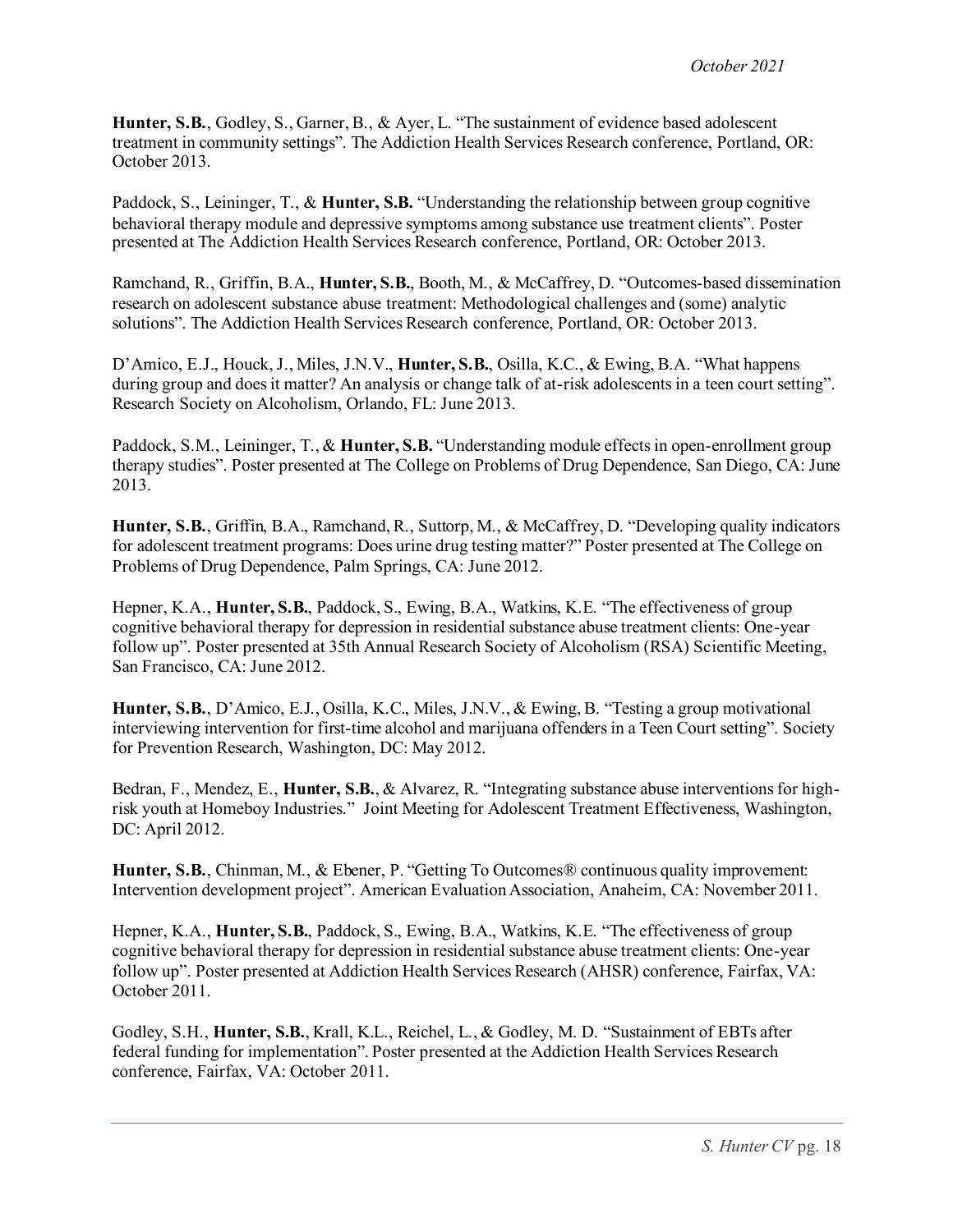Hepner, K.A., Woo, S.M., **Hunter, S.B.**, Paddock, S.M., Zhou, A., Watkins, K.E. "Counselors as providers of treatment for co-occurring depression and alcohol or other drug disorders: Opportunities and challenges". Poster presented at the 34th Annual RSA Scientific Meeting, Atlanta, GA: July 2011.

Griffin, B.A., Ramchand, R., McCaffrey, D., **Hunter, S.B.**, & Morral, A. "Estimating treatment effects in the presence of differential follow-up between two groups". Poster presented at College on Problems of Drug Dependence, Hollywood, FL: June 2011.

Chinman, M., Acosta, J., Ebener, P., Burkhart, Q., Clifford, M., Corsello, M., Duffy, T., **Hunter, S.B.**, Jones, M., Lahti, M., Malone, P., Paddock, S., Phillips, A., Savell, S., Scales, P., & Tellet-Royce, N. "Supporting the implementation of positive youth development programs through Getting To Outcomes®: One year findings from a community-level randomized trial". Society for Community Research and Action biennial conference, Chicago, IL: June 2011.

Watkins, K.E., **Hunter, S.B.**, Hepner, K. A., Zhou, A, & Paddock, S.M. "Treatment of major depression in residential substance abuse treatment". The American Psychiatric Association's Annual Meeting. Honolulu, HI: May 2011.

Engberg, J., **Hunter, S.B.**, Maggio, E., Castle, N., & Steighner, L. "National evaluation of the demonstration to improve the direct service workforce". The Gerontological Society of America's 63rd Annual Meeting, New Orleans, LA: November 2010.

Hepner, K. A., **Hunter, S.B.**, Paddock, S.M., Zhou, A. & Watkins, K.E. "Effects of group cognitive behavioral therapy for depression in residential substance abuse treatment clients". In K. Witkiewitz (Chair), *Innovative Treatments for Comorbid Mood and Alcohol Use Disorders*. Symposium conducted at the 45th Annual Meeting of the Association of Behavioral and Cognitive Therapies, San Francisco, CA: November 2010.

Hepner, K.A., **Hunter, S.B.**, Paddock, S., Zhou, A.J., & Watkins, K.E. "Can addiction counselors successfully deliver group cognitive behavioral therapy for depression?" Poster presented at Addictions, Arlington, VA: October 2010.

Watkins, K.E., **Hunter, S.B.**, Hepner, K.A., Paddock, S., Zhou, A.J., & Gilmore, J. "A community-based effectiveness trial of group CBT for patients with persistent depressive symptoms and substance use disorders". Poster presented at 62nd Institute on Psychiatric Services, Boston, MA: October 2010.

Watkins, K.E., **Hunter, S.B.**, Hepner, K.A., Zhou, A.J., & Paddock, S. "Improving the quality of depression care provided in substance abuse treatment. Paper presented at Addictions 2010, Arlington, VA: October 2010.

**Hunter, S.B.**, D'Amico, E.J., Osilla, K.C., Miles, J.N.V., Munjas, B., & Saunders, J. "Building system capacity to treat first-time offenders: The teen court project". American Psychological Association, San Diego, CA: August 2010.

D'Amico, E.J., **Hunter, S.B.**, Osilla, K.C., Tucker, J., & Miles, J.N.V. "Group MI: What does it look like and how does it work?" American Psychological Association, San Diego, CA: August 2010.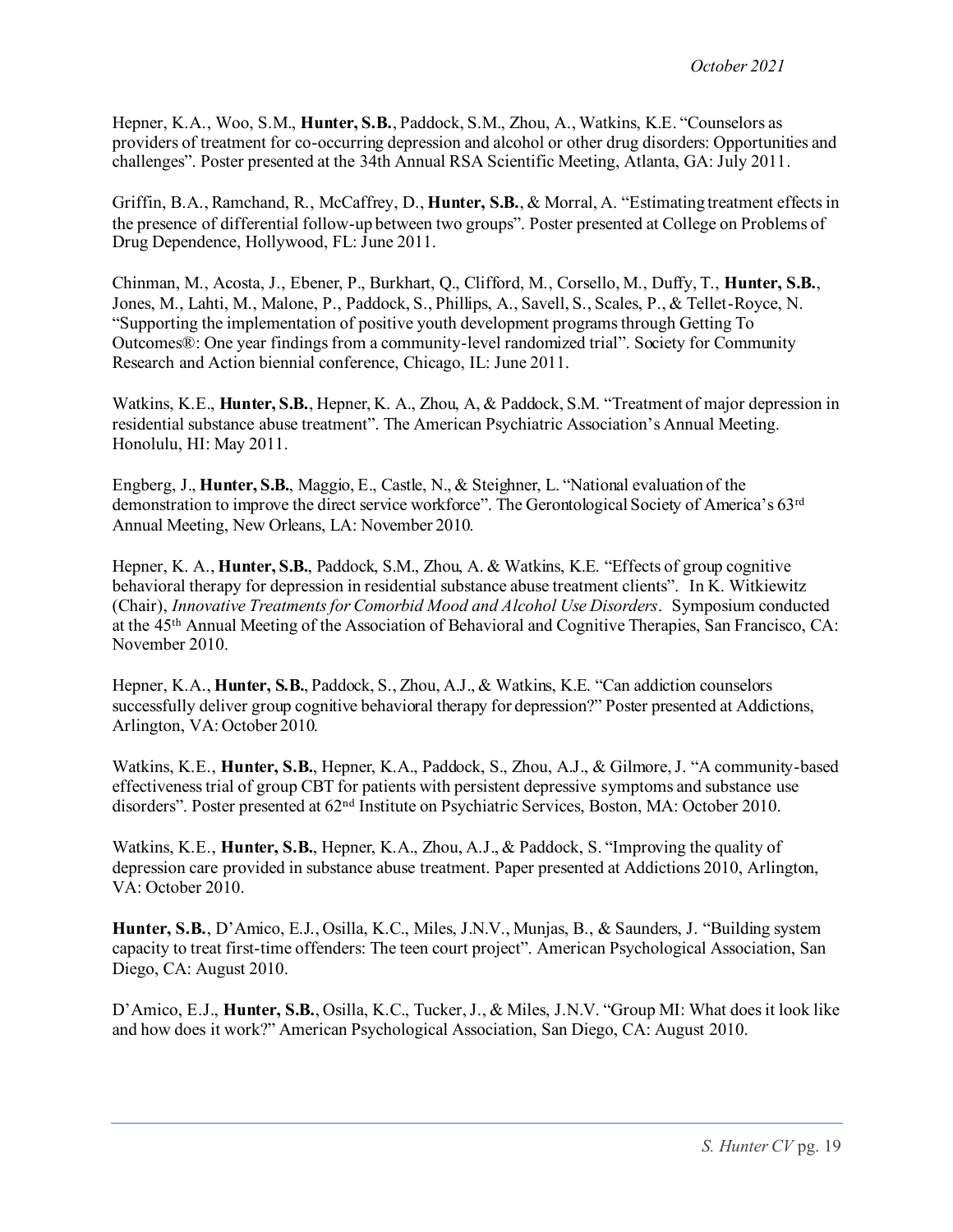Paddock, S.M., **Hunter, S.B.**, Watkins, K.E., & McCaffrey, D.F. "Analysis of rolling group therapy data using conditionally autoregressive priors". Poster to be presented at the Research Society on Alcoholism annual meeting, San Antonio, TX: June 2010.

D'Amico, E.J., **Hunter, S.B.**, Osilla, K.C., Miles, J.N.V., & Munjas, B. "Developing a brief group motivational intervention for at-risk adolescents". Research Society on Alcoholism, San Antonio, TX: June 2010.

D'Amico, E.J., **Hunter, S.B.**, Osilla, K.C., Miles, J.N.V., & Munjas, B., & Saunders, J. "Developing a brief group motivational intervention for at-risk adolescents". Society for Research on Adolescence, Philadelphia, PA: March 2010.

**Hunter, S.B.** "Group CBT for depression in substance abuse treatment: How does it work?" International Conference on the Treatment of Addictive Behaviors, Santa Fe, NM: February 2010.

Hepner, K.A., **Hunter, S.B.**, Zhou, A., & Watkins, K.E. "Client perceptions of group cognitive behavioral therapy for depression in residential substance abuse treatment". Association for Behavioral and Cognitive Therapies, New York, NY: November 2009.

**Hunter, S.B.**, D'Amico, E.J., Osilla, K.C., Miles, J.N.V., Munjas, B., Garcia, R.E., & Saunders, J. "Developing and testing a brief intervention for first-time misdemeanor offenders". Addiction Health Services Research Conference, San Francisco, CA: October 2009.

Ramchand, R., Griffin, B.A., & **Hunter, S.B.** "Case-mix adjustment in action: Evaluating quality improvement strategies for treating adolescents with substance use disorders". Addiction Health Services Research Conference, San Francisco, CA: October 2009.

Hepner, K.A., Woo, S., **Hunter, S.B.**, & Watkins, K. "Implementing group cognitive behavioral therapy for depression in residential substance abuse treatment settings". Association for Behavioral and Cognitive Therapies, Orlando, FL: November 2008.

**Hunter, S.B.**, Chinman, M., & Ebener, P. "Conducting evaluation capacity building: Lessons learned from a Getting To Outcomes demonstration". American Evaluation Association, Denver, CO: November 2008.

Chinman, M., **Hunter, S.B.**, & Ebener, P. "The Getting To Outcomes: Continuous quality improvement demonstration and evaluation". American Evaluation Association, Denver, CO: November 2008.

D'Amico, E., **Hunter, S.B.**, & Osilla, K. "Using a motivational interviewing approach with at-risk teens in a group setting". Motivational Interviewing Network of Trainings (MINT) Forum, Albuquerque, NM: October 2008.

Watkins, K.E., **Hunter, S.B.**, Hepner, K.A., Perry, S. & BRIGHT Team. "Group cognitive behavioral therapy for depression in residential substance abuse treatment settings: Preliminary findings". Academy Health, Washington, DC: June 2008.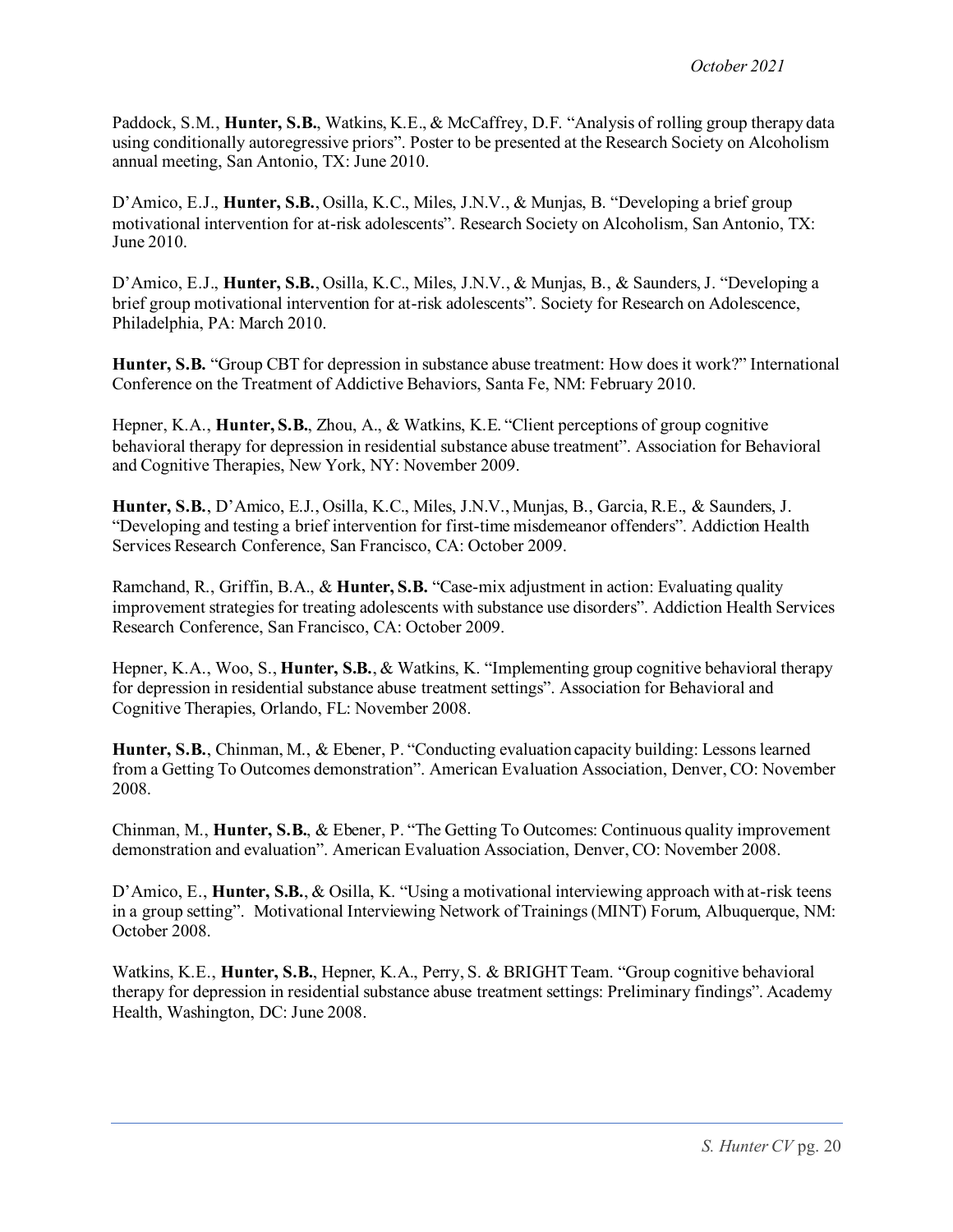**Hunter, S.B.**, Watkins, K.E., Wenzel, S., & Gilmore, J. "Persons entering residential substance abuse treatment in Los Angeles: How gender, depression and alcohol use disorders are related to retention". College on Problems of Drug Dependence, Quebec City, Canada: June 2007.

Chinman, M., **Hunter, S.B.**, Ebener, P., Paddock, S., Imm, P., Stillman, L., & Wandersman, A. "Using empowerment evaluation (specifically Getting to Outcomes) to improve communities' capacity to conduct high quality prevention programming: A Center for Disease Control case example". American Evaluation Association, Portland, OR: November 2006.

Chinman, M., **Hunter, S.B.**, & Khatapoush, S. "Getting To Outcomes demonstration: Building capacity for high quality prevention". Addiction Health Services Research Conference, Santa Monica, CA: October 2005.

Chinman, M., Imm, P., Ebener, P., **Hunter, S.B.**, & Wandersman, A. "Getting To Outcomes: Building capacity for high quality prevention." 18th Annual National Prevention Network Prevention Research Conference, New York City, NY: August 2005.

**Hunter, S.B.**, Paddock, S., Watkins, K.E., Wenzel, S. "Propensity scores: A methodological tool used in nonrandomized designs". Complexities of Co-Occurring Conditions Conference, Washington, DC: June 2004.

**Hunter, S.B.**, Paddock, S., Watkins, K.E., & Wenzel, S. "Propensity scores: A methodological tool used in nonrandomized designs". College on Problems of Drug Dependence. San Juan, PR: June 2004.

Collins, R., Elliott, M., Berry, S., Kanouse, D., Kunkel, D., **Hunter, S.B.**, & Miu, A. "A national study of television viewing and adolescent sexual behavior". Society for Research on Child Development. Tampa, FL: April 2004.

Watkins, K. & **Hunter, S.B.** "Improving care for co-occurring mental health disorders". Center for Substance Abuse Treatment, Washington, DC: February 2004.

**Hunter, S.B.**, et al. "Improving care for co-occurring mental health disorders in outpatient substance abuse treatment". American Public Health Association, San Francisco, CA: November 2003.

**Hunter, S.B.**, et al. "Improving care for co-occurring mental health disorders". College on Drug Dependence, Bal Harbour, FL: June 2003.Kanouse, D., Collins, R., Elliott, M., Berry, S., **Hunter, S.B.**, Miu, A. "Non-coital and coital sexual behaviors of adolescents in the U.S." Population Association of America, Minneapolis, MN: May 2003.

Watkins, K. & **Hunter, S.B.** "Improving care for co-occurring mental health disorders", Center for Substance Abuse Treatment, Rockville, MD: January 2003.

**Hunter, S.B.** "Performance under pressure: Positive and negative responses to stress", UCLA Health Psychology and Behavioral Medicine Seminar Series: November 2002.

**Hunter, S.B.** "Assessing the implementation of the Contract Repair Enhancement Program at Warner Robins ALC", Western Economic Association, Seattle, WA: July 2002.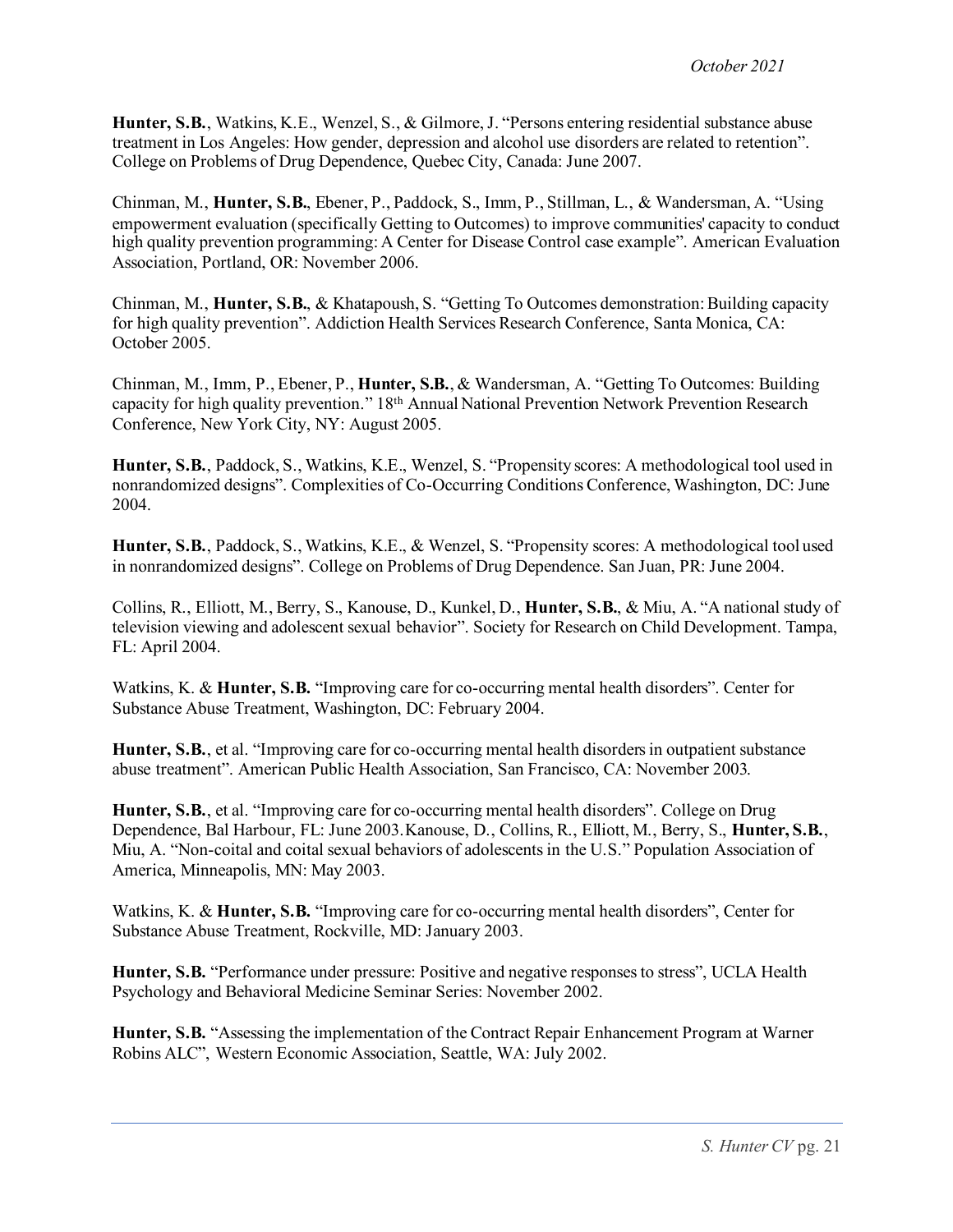**Hunter, S.B.** "The use of psychophysiology in health psychology", Guest Lecture, Occidental College: October 2001.

**Hunter, S.B.** and Griffin, A. "Improving care for co-occurring mental health disorders", Research in Practice: California Association of Alcohol and Drug Program Executives, Inc., Los Angeles: August 2001.

Chenoweth, M.E. and **Hunter, S.B.** "Acquisition reform implementation in Air Force depot maintenance contracts: Focus on Warner Robins ALC", Rand Pay Day Seminar: March 2001 and Warner Robins, GA: April 2001.

**Hunter, S.B.** "Attentional biases during challenge and threat states", Society of Personality and Social Psychology, Nashville, TN: February 2000.

Mendes, W. B., **Hunter, S.B.**, Lickel, B., & Blascovich, J. "Challenge and threat during inter-ethnic interactions: Effects of expectancy violations on cardiovascular reactivity", Society for Psychophysiological Research, Granada, Spain: October 1999.

**Hunter, S.B.** "Acquisition Reform implementation: Linking organizational enablers to contract innovation", Project Air Force Summer Intern Briefing, RAND Corporation: September 1999.

**Hunter, S.B.** "The pace and performance effects of Acquisition Reform in the Air Force: Evidence from Warner Robins ALC", Project Air Force Summer Intern Briefing, RAND Corporation: August 1998.

Lickel, B., Mendes, W.B., **Hunter, S.B.**, Blascovich, J., Watson, J., Gonzalez, M., & Ramon, A.C. "Cardiovascular reactivity during interethnic interactions," American Psychological Society, Washington, DC: May 1998.

Mendes, W.B., **Hunter, S.B.**, Lickel, B., & Blascovich, J. "Cardiovascular reactivity during interactions with stigmatized others," American Psychological Society, Washington, DC: May 1998.

**Hunter, S.B.** "In-group bias among White Americans and Asian Americans," UCSB/UCLA Graduate Student Conference, Los Angeles, CA: May 1997.

**Hunter, S.B.**, & Mackie, D.M. "The relationship between adult attachment style and group identification," Western Psychological Association Conference, Seattle, WA: April 1997.

**Hunter, S.B.**, & Mackie, D.M. "In-group bias among ethnic majority and minority group members," Western Psychological Association Conference, San Jose, CA: April 1996.

**Hunter, S.B.**, Neddermeyer, K., & Mackie, D.M. "The role of motivational expectancies in person memory," American Psychological Society Conference, New York, NY: May 1995.

**Hunter, S.B.** "In-group bias among ethnic majority and minority group members," University of California, Santa Barbara Miniconvention, Santa Barbara, CA: May 1995.

**Hunter, S.B.** "Hispanic social identity," NYU Undergraduate Research Conference, New York, NY: May 1991.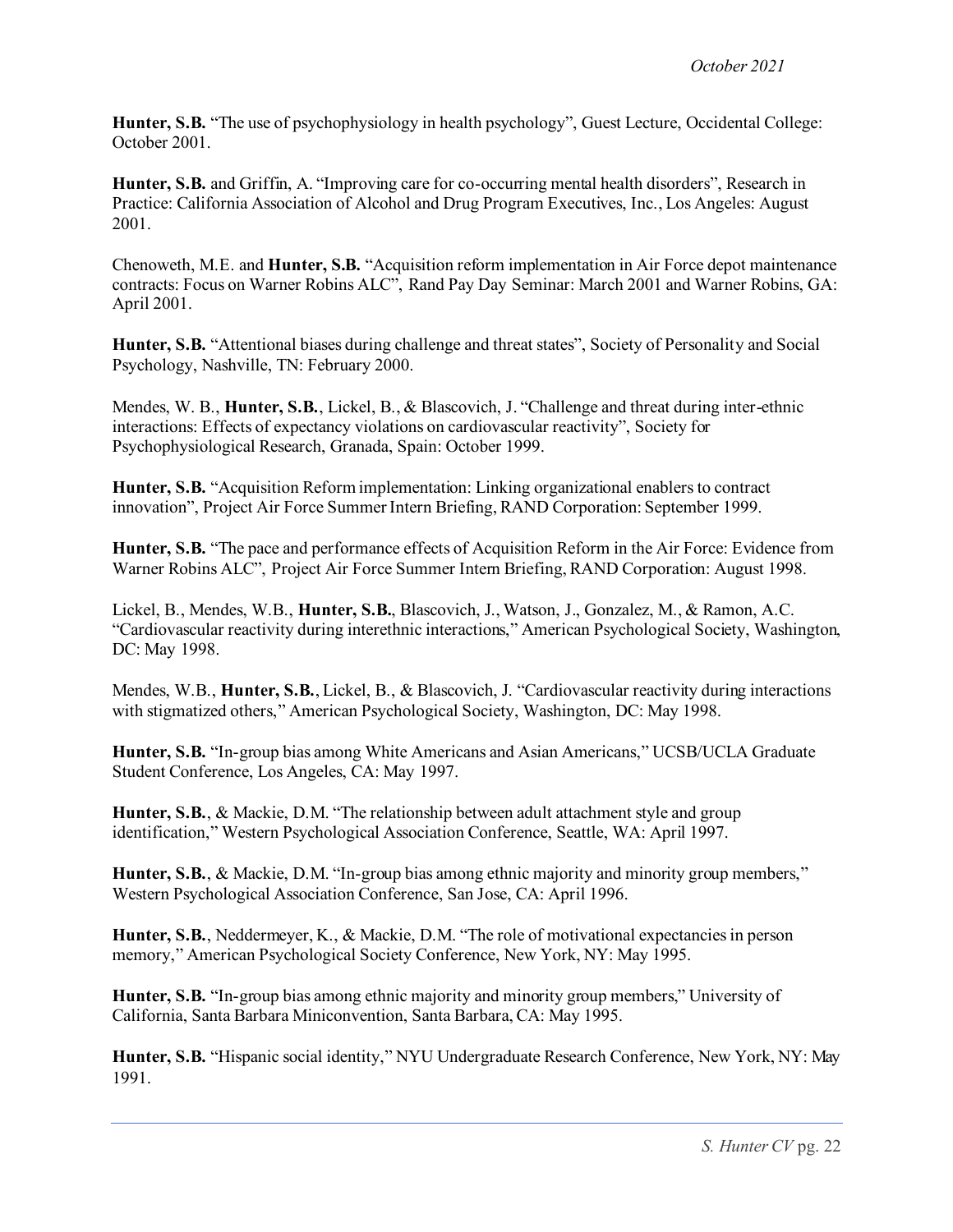### **RESEARCH EXPERIENCE**

| 2013 - present Senior Behavioral Scientist, RAND Corporation, Santa Monica, CA |  |
|--------------------------------------------------------------------------------|--|
|                                                                                |  |

- 2006 2013 Full Behavioral Scientist, RAND Corporation, Santa Monica, CA
- 2000 2006 Associate Behavioral Scientist, RAND Corporation, Santa Monica, CA
- Summer Associate, RAND Corporation, Santa Monica, CA
- 1993 1999 Graduate Research Assistant, University of California, Santa Barbara
- 1991 1992 Research Assistant, Corporate Library, Lehman Brothers, New York
- 1990 1992 Undergraduate Research Assistant, New York University

# **TEACHING EXPERIENCE**

| 2021          | Dissemination and Implementation Research, Co-Instructor, Pardee RAND Graduate School          |
|---------------|------------------------------------------------------------------------------------------------|
| $2013 - 2015$ | Core Faculty, Implementation Research Institute, Washington University                         |
|               | 2009 - present Core Faculty and Instructor for Program Evaluation, Pardee RAND Graduate School |
| 1995 - 1999   | Experimental Psychology, University of California, Santa Barbara                               |
| 1997          | Personality, University of California, Santa Barbara                                           |

### **HONORS AND AWARDS**

| 2021 | Invited Speaker, Rolinde Z. Loew Symposium, Cedars-Sinai Medical Center. "Addressing<br>LA's Homelessness Crisis With Evidence-Based Solutions. Los Angeles, CA (remote)                                                                           |
|------|----------------------------------------------------------------------------------------------------------------------------------------------------------------------------------------------------------------------------------------------------|
| 2020 | Invited Expert Panel Member, UCLA Ziman Center on Housing as Health Care Initiative:<br>"Exploring a Housing-Based Health Care Partnership Model for Vulnerable Populations in<br>Los Angeles". University of California, Los Angeles, CA (remote) |
| 2019 | Invited Expert Panel Member, California Issues Forum Summit: "The Other Side of the                                                                                                                                                                |
|      | Housing Crisis: Bold Ideas for Getting the Severely-Mentally Ill and Drug-Addicted Off the                                                                                                                                                         |
|      | Streets and into Treatment". Carlsbad, CA                                                                                                                                                                                                          |
| 2019 | Invited Speaker, RAND Drug Policy Research Center 30th Anniversary Celebration,                                                                                                                                                                    |
|      | "Tackling Homelessness and Substance Use at the Same Time". San Francisco, CA                                                                                                                                                                      |
| 2019 | Invited Expert Panel Member, UC Berkeley Forum: "A Panel on Homelessness and Food                                                                                                                                                                  |
|      | Insecurity". University of California, Berkeley, CA                                                                                                                                                                                                |
| 2019 | "Promoting Success" (2015) publication, Recommended as a "practical resource for                                                                                                                                                                   |
|      | conducting rapid learning assessments" by the Office of Planning, Research and Evaluation,                                                                                                                                                         |
|      | Administration of Children and Families, U.S. Department of Health and Human Services                                                                                                                                                              |
| 2019 | Invited Presenter, "Get Inspired: Tech Talks". Women in Data Science @ Los Angeles                                                                                                                                                                 |
|      | County. Internal Services Division, Los Angeles County, Downey, CA                                                                                                                                                                                 |
| 2019 | Invited Expert Panel Member, "Show Me the Money: Funding Affordable Housing"                                                                                                                                                                       |
|      | California Foundation on the Environment and the Economy, The Big Short: Facing                                                                                                                                                                    |
|      | California's Housing Deficit, Berkeley, CA                                                                                                                                                                                                         |
| 2018 | Invited Symposium Moderator, "California Pay for Success Initiative", The James Irvine                                                                                                                                                             |
|      | Foundation and Nonprofit Finance Fund, Los Angeles, CA                                                                                                                                                                                             |
| 2018 | Invited Expert Panel Member, "Mapping the Future of California: How and Where Will                                                                                                                                                                 |
|      | Californians Live?", Center for California Real Estate, Los Angeles, CA                                                                                                                                                                            |
| 2018 | RAND President's Choice Gold Medal Award for Mission and Impact                                                                                                                                                                                    |
| 2015 | Invited Expert Panel Member, "Dentistry and Implementation Science: Getting the Evidence                                                                                                                                                           |
|      | Base to the Practitioner", National Institute of Dental and Craniofacial Research, Bethesda,                                                                                                                                                       |
|      | <b>MD</b>                                                                                                                                                                                                                                          |
| 2014 | Fellow, Association for Psychological Science                                                                                                                                                                                                      |
|      |                                                                                                                                                                                                                                                    |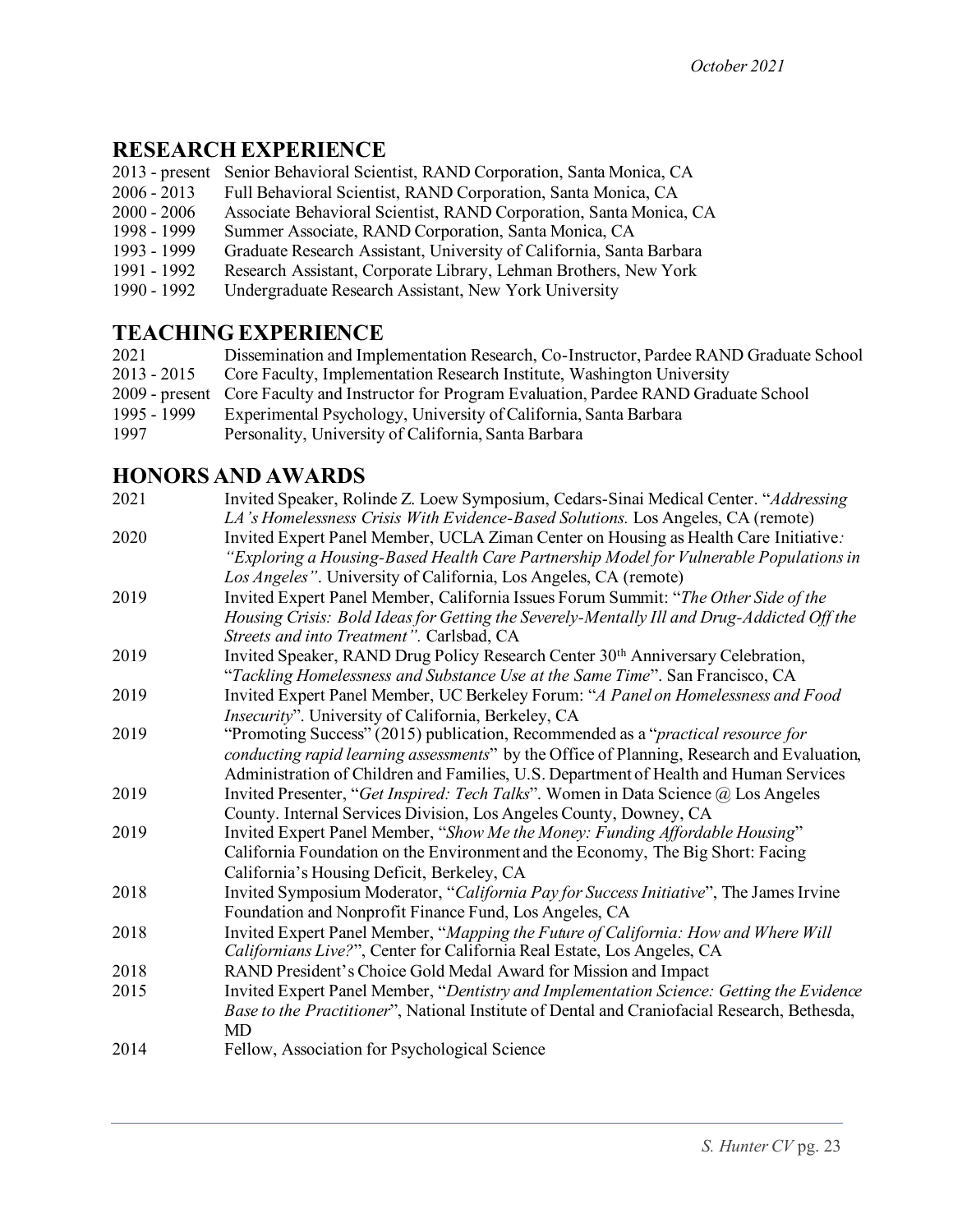| $2013 - 2017$ | Membership, National Institutes of Health Federal Advisory Committee, Healthcare            |
|---------------|---------------------------------------------------------------------------------------------|
|               | Delivery and Methodologies Integrated Review Group, Dissemination and Implementation        |
|               | Research in Health (DIRH) Study Section                                                     |
| 2012          | Selected NIDA Core Faculty Member, Implementation Research Institute, Center for Mental     |
|               | Health Services Research, Washington University, Saint Louis, MO                            |
| 2011          | Nomination, RAND Health Unit, Quality Assurance Reviewer of the Year                        |
| 2009          | Invited Speaker, "Findings from Direct Service Worker Demonstration Evaluation", Centers    |
|               | of Medicare and Medicaid Services, National Direct Service Workforce Resource Center,       |
|               | online webinar                                                                              |
| 2008          | Outstanding Publication Award, American Evaluation Association                              |
| 2008          | Invited Conference Workshop, "Preventing underage drinking: Using the SAMHSA                |
|               | strategic prevention framework and Getting to Outcomes to achieve results", Head to Toe     |
|               | 12: A Conference on School Health, Albuquerque, NM                                          |
| 2008          | Invited Conference Discussant, "Crime prevention through effective juvenile justice         |
|               | programming: Promising practices and implementation", Loyola Law School, Center for         |
|               | Juvenile Law and Policy, Los Angeles, CA                                                    |
| 2007          | Invited Speaker, "Getting To Outcomes: Promising practices in action". Promising Practices  |
|               | Network Board Meeting, Santa Monica, CA                                                     |
| 2007          | Best Paper, SPSSI Gordon Allport Intergroup Relations Prize                                 |
| 2007          | Invited Member, Conference Planning Committee, "Addressing homelessness: Innovations        |
|               | through community-court partnerships", Santa Monica, CA                                     |
| 2006          | Invited Conference Workshop, "Getting To Outcomes: Methods and tools to improve             |
|               | program planning, implementation and outcomes", Society of Public Health Education          |
|               | (SOPHE) Mid-year Conference, Las Vegas, NV                                                  |
| 2004          | NIAAA Travel Award, Complexities of Co-Occurring Disorders Conference                       |
| 2001          | Invited Speaker, "Careers outside academia", Graduate Division, University of California at |
|               | Santa Barbara, Santa Barbara, CA                                                            |
| 1994 - 1998   | Graduate Fee Fellowship Award, University of California, Santa Barbara                      |
| 1995          | American Psychological Society Travel Award                                                 |
| 1994          | Block Grant Travel Award, University of California, Santa Barbara                           |
| 1991          | Distinguished Undergraduate Honors Thesis in Psychology, New York University                |
| 1987 - 1991   | New York University Academic Scholar                                                        |

#### **PROFESSIONAL ACTIVITIES**

Admissions Committee, *Pardee RAND Graduate School* (2014 – 2016)

Advisory Roles: *Older Adults Initiative (2010), Behavioral Health Services, Inc.; Skid Row Housing Trust Evaluation Steering Committee (2012-2014)*

Conference Review Committee: *Addiction Health Services Research Conference 2015*

Dissertation Chair:

Melissa Felician, *Pardee RAND Graduate School* (PhD granted in 2020) Maya Buenaventura, *Pardee RAND Graduate School* (PhD granted in 2018)

Dissertation Committee:

Gabriel Weinberger, *Pardee RAND Graduate School* (PhD granted in 2018)

Editorial Board: *Journal of Substance Abuse Treatment,* 2014 - present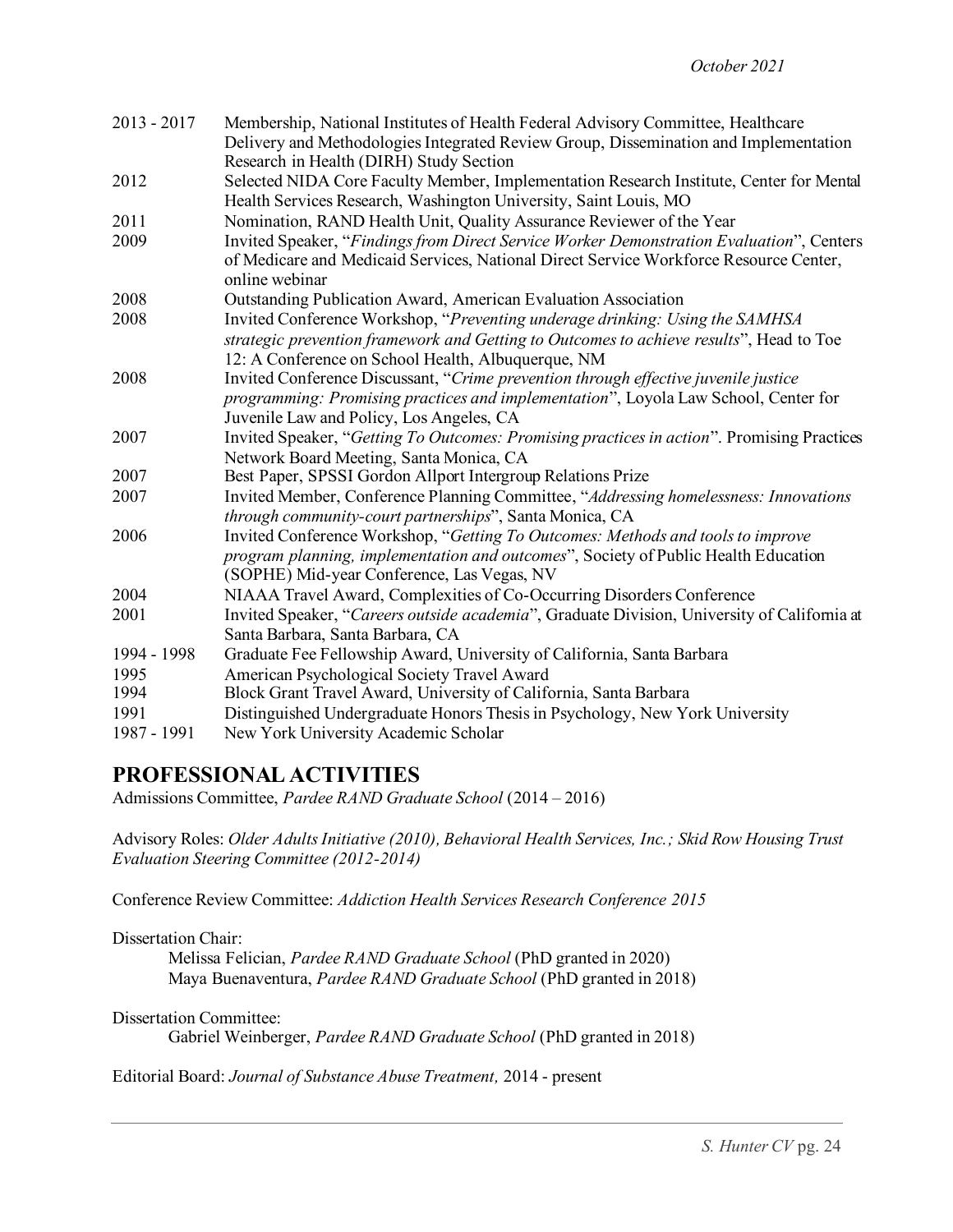Guest Editor for Special Issue: *Implementation of integrated models of alcohol, tobacco, and/or drug use interventions into medical care (2016)*

Evaluation Consultation projects:

|               | 2016 – present Just in Reach Pay for Success Evaluation, Corporation of Supportive Housing/Irvine |
|---------------|---------------------------------------------------------------------------------------------------|
|               | Foundation/Department of Health Services, Los Angeles County                                      |
| $2018 - 2019$ | Connections to Care Initiative, Mayor's Fund to Advance New York City, NY                         |
| $2016 - 2018$ | BSCC Mentally Ill Offender Crime Reduction grant awarded to Department of Health                  |
|               | Services, Los Angeles County                                                                      |
| $2015 - 2019$ | Welcome Baby Implementation and Outcomes Evaluation, First 5 Los Angeles, Los                     |
|               | Angeles County                                                                                    |
| $2015 - 2019$ | Breaking Barriers Rapid Re-Housing Program, Brilliant Corners/Los Angeles County                  |
|               | Probation/Department of Health Services, Los Angeles County                                       |
| $2014 - 2017$ | Flexible Housing Subsidy Pool, Brilliant Corners/Department of Health Services/Hilton             |
|               | Foundation, Los Angeles County                                                                    |
| $2012 - 2015$ | Teen Court Plus program, SAMHSA grant awarded to The Council on Alcoholism and Drug               |
|               | Abuse, Santa Barbara, CA                                                                          |
| $2011 - 2014$ | Cooperative Agreements to Benefit Homeless Individuals, SAMHSA grant awarded to Skid              |
|               | Row Housing Trust, Los Angeles, CA                                                                |
| $2009 - 2014$ | Recovery Services in Supportive Housing program, SAMHSA grant awarded to Skid Row                 |
|               | Housing Trust, Los Angeles, CA                                                                    |
| $2011 - 2012$ | LIVESTRONG (Lance Armstrong Foundation), Austin, TX                                               |
| $2010 - 2013$ | Offender Re-Entry Program, SAMHSA grant awarded to Homeboy Industries, Los Angeles,               |
|               | CA                                                                                                |
| $2005 - 2008$ | Mentoring program, Department of Education grant awarded to The Council on Alcoholism             |
|               | and Drug Abuse, Santa Barbara, CA                                                                 |
|               |                                                                                                   |
| Facilitation: |                                                                                                   |

2020 - 2021 San Francisco Drug Dealing Task Force, District 6

Journal Reviewer (Ad-hoc): *Addiction, Administration and Policy in Mental Health and Mental Health Services Research, American Journal of Addictions, American Journal of Community Psychology, American Journal of Evaluation, BMC Psychiatry, Community Mental Health Journal, Drug and Alcohol Dependence, Evaluation and Program Planning, Health Affairs, Health Education and Behavior, Housing Policy Debate, Journal of Addiction Medicine, Journal of Behavioral Health Services Research, Journal of Consulting and Clinical Psychology, Journal of Cross-Cultural Psychology, Journal of Drug Issues, Journal of General Internal Medicine, Journal of Healthcare Quality, Journal of Medical Internet Research, Journal of Offender Rehabilitation, Medical Care*, *Personality and Social Psychology Bulletin*, *Progress in Community Health Partnerships: Research, Education, and Action, Science, Systematic Reviews, The Joint Commission Journal on Quality and Patient Safety, Youth and Society*

Mentorshin<sup>.</sup>

| THATTOT DITIDE |                                                                                      |
|----------------|--------------------------------------------------------------------------------------|
| 2021           | Pardee RAND Graduate School, Faculty Leaders Program in Policy Research and Analysis |
| 2020           | Addiction Health Services Research Conference, NIDA Mentor                           |
| $2019 - 2021$  | Implementation Research Institute, Home Institution Mentor to Dr. Alex Dopp          |
| $2019 - 2020$  | Pardee RAND Graduate School, Mahlet Tebeka, Independent Study on Program             |
|                | Sustainability                                                                       |
| $2018 - 2020$  | Mentorship to Dr. Ashaunta Tumblin Anderson, MD, MPH, MSHS (General Pediatrics),     |
|                | USC Clinical and Translational Science Institute (NIH grant: KL2TR001854), Mentored  |
|                |                                                                                      |